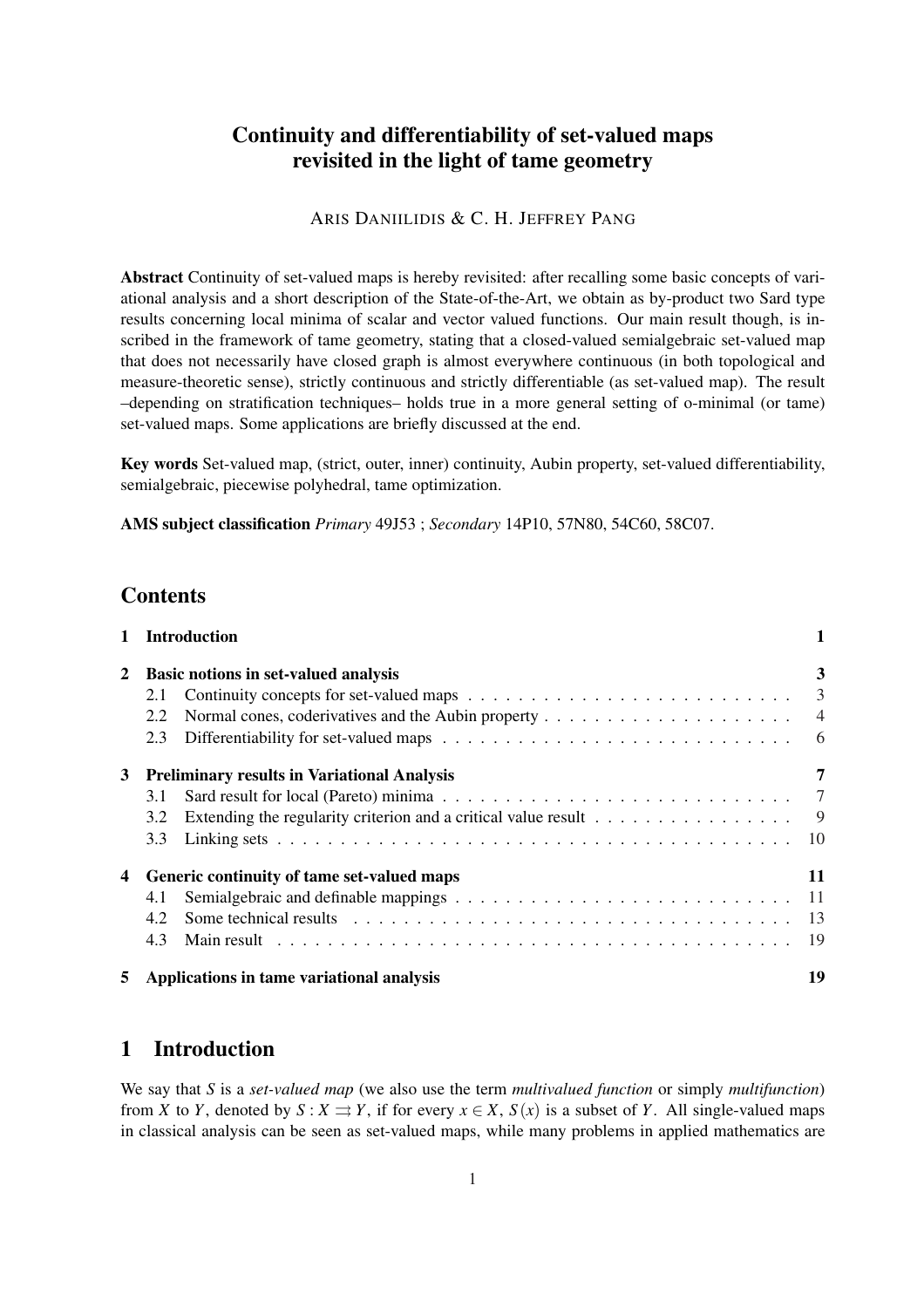set-valued in nature. For instance, problems of stability (parametric optimization) and controllability are often best treated with set-valued maps, while gradients of (differentiable) functions, tangents and normals of sets (with a structure of differentiable manifold) have natural set-valued generalizations in the nonsmooth case, by means of variational analysis techniques. The inclusion  $y \in S(x)$  is the heart of modern variational analysis. We refer the reader to [1, 31] for more details.

Continuity and differentiability properties of set-valued maps are crucial in many applications, see for instance [10, 23]. A typical set-valued map arising from some construction or variational problem will not be continuous. Nonetheless, one often expects the maps to be outer semicontinuous. This however fails in some applications including generalized semi-infinite programming, see [15]. (We refer to Section 2 for the different notions of continuity of set-valued maps.)

A standard application of a Baire argument entails that closed-valued set-valued maps are generically continuous, provided they are either inner or outer semicontinuous. Recalling briefly these results, as well as other concepts of continuity for set-valued maps, we illustrate their sharpness by means of appropriate examples. We also mention an interesting consequence of these results by establishing a Sard-type result for the image of local minima.

Moving forward, we limit ourselves to semialgebraic maps [3, 8] or more generally, to maps whose graph is a definable set in some o-minimal structure [12, 9]. This setting aims at eliminating most pathologies that pervade analysis which, aside from their indisputable theoretical interest, do not appear in most practical applications. The definition of a definable set might appear reluctant at a first sight (in particular for researchers in applied mathematics), but it determines a large class of objects (sets, functions, maps) encompassing for instance the well-known class of semialgebraic sets [3, 8], that is, the class of Boolean combinations of subsets of  $\mathbb{R}^n$  defined by finite polynomials and inequalities. All these classes enjoy an important stability property —in the case of semialgebraic sets this is expressed by the Tarski-Seidenberg (or quantifier elimination) principle— and share the important property of stratification: every definable set (so in particular, every semialgebraic set) can be written as a disjoint union of smooth manifolds which fit each other in a regular way (see Theorem 25 for a precise statement). This tame behaviour has been already exploited in various ways in variational analysis, see for instance [2] (convergence of proximal algorithm), [4] (Łojasiewicz gradient inequality), [5] (semismoothness), [19] (Sard-Smale type result for critical values) or [20] for a recent survey of what is nowadays called *tame optimization.*

The main result of this work is to establish that every semialgebraic (more generally, definable) closed-valued set-valued map *S* coincides with its closure cl(*S*) in a generic set. Based on this result, we deduce that *S* is both continuous and strictly continuous in a (smaller) generic set. A further adjustment of the argument shows that *S* is also strictly differentiable (as set-valued map) in a generic set. Let us point out that in this semialgebraic context, genericity implies that possible failures can only arise in a set of lower dimension, and thus is equivalent to the measure-theoretical notion of *almost-everywhere* (see Proposition 27 for a precise statement). The proof uses properties of stratification, some technical lemmas of variational analysis and a recent result of Ioffe [19].

The paper is organized as follows. In Section 2 we recall basic notions of variational analysis and revisit results on the continuity of set-valued maps. As by-product of our development we obtain, in Section 3 two Sard-type results: the first one concerns minimum values of (scalar) functions, while the second one concerns Pareto minimum values of set-valued maps. We also grind our tools by adapting the Mordukhovich criterion to set-valued maps with domain a smooth submanifold  $\mathscr X$  of  $\mathbb R^n$ . In Section 4 we move into the semialgebraic case. Adapting a recent result of Ioffe [19, Theorem 7] to our needs, we prove an intermediate result concerning generic strict continuity of set-valued maps with a closed semialgebraic graph. Then, relating the failure of continuity of the mapping with the failure of its trace on a stratum of its graph, and using two technical lemmas we establish our main result. Section 5 contains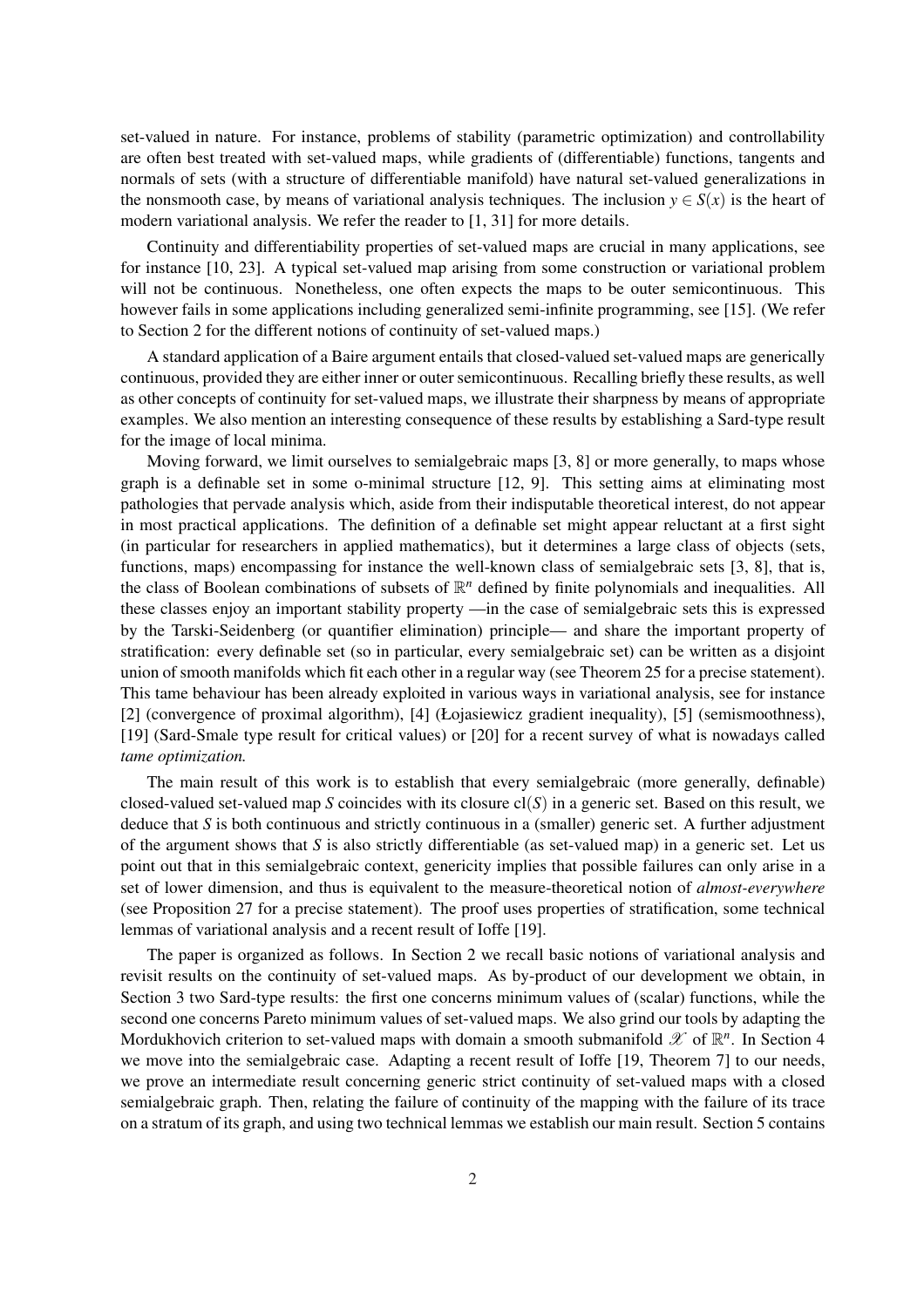some applications of the main result.

**Notation.** Denote  $\mathbb{B}^n(x,\delta)$  to be the closed ball of center *x* and radius *r* in  $\mathbb{R}^n$ , and  $\mathbb{S}^{n-1}(x,r)$  to be the sphere of center *x* and radius *r* in  $\mathbb{R}^n$ . When there is no confusion of the dimensions of  $\mathbb{B}^n(x,r)$  and  $\mathbb{S}^{n-1}(x,r)$ , we omit the superscript. The unit ball  $\mathbb{B}(0,1)$  is denoted by  $\mathbb{B}$ . We denote by  $\mathbf{0}_n$  the neutral element of  $\mathbb{R}^n$ . As before, if there is no confusion on the dimension we shall omit the subscript. Given a subset *A* of  $\mathbb{R}^n$  we denote by cl(*A*), int(*A*) and ∂*A* respectively, its topological closure, interior and boundary. For  $A_1, A_2 \subset \mathbb{R}^n$  and  $r \in \mathbb{R}$  we set

$$
A_1 + rA_2 := \{a_1 + ra_2 : a_1 \in A_1, a_2 \in A_2\}.
$$

We recall that the Hausdorff distance  $\mathscr{D}(A_1, A_2)$  between two bounded subsets  $A_1, A_2$  of  $\mathbb{R}^n$  is defined as the infimum of all  $\delta > 0$  such that both inclusions  $A_1 \subset A_2 + \delta \mathbb{B}$  and  $A_2 \subset A_1 + \delta \mathbb{B}$  hold (see [31, Section 9C] for example). Finally, we denote by

$$
Graph(S) = \{(x, y) \in X \times Y : y \in S(x)\},\
$$

the graph of the set-valued map  $S: X \rightrightarrows Y$ .

# 2 Basic notions in set-valued analysis

In this section we recall the definitions of continuity (outer, inner, strict) for set-valued maps, and other related notions from variational analysis. We refer to [1, 31] for more details.

#### 2.1 Continuity concepts for set-valued maps

We start this section by recalling the definitions of continuity for set-valued maps.

(Limits of sequences) We first recall basic notions about limits of sets. Given a sequence  ${C_V}_{V\in\mathbb{N}}$ of subsets of  $\mathbb{R}^n$  we define:

- the *outer limit* limsup<sub> $v \to \infty$ </sub> *C*<sub>v</sub>, as the set of all accumulation points of sequences  $\{x_v\}_{v \in \mathbb{N}} \subset \mathbb{R}^n$ with  $x_v \in C_v$  for all  $v \in \mathbb{N}$ . In other words,  $x \in \limsup_{v \to \infty} C_v$  if and only if for every  $\varepsilon > 0$  and *N*  $\geq$  1 there exists  $v \geq N$  with  $C_v \cap B(x, \varepsilon) \neq \emptyset$ ;
- the *inner limit* liminf<sub>V→∞</sub>  $C_v$ , as the set of all limits of sequences  $\{x_v\}_{v\in\mathbb{N}}\subset\mathbb{R}^n$  with  $x_v\in C_v$  for all  $v \in \mathbb{N}$ . In other words,  $x \in \liminf_{v \to \infty} C_v$  if and only if for every  $\varepsilon > 0$  there exists  $N \in \mathbb{N}$  such that for all  $v \geq N$  we have  $C_v \cap B(x, \varepsilon) \neq \emptyset$ .

Furthermore, we say that the *limit* of the sequence  ${C_v}_{v \in N}$  exists if the outer and inner limit sets are equal. In this case we write:

$$
\lim_{v \to \infty} C_v := \limsup_{v \to \infty} C_v = \liminf_{v \to \infty} C_v.
$$

(Outer/inner continuity of a set-valued map) Given a set-valued map  $S: \mathbb{R}^n \rightrightarrows \mathbb{R}^m$ , we define the outer (respectively, inner) limit of *S* at  $\bar{x} \in \mathbb{R}^n$  as the union of all upper limits limsup<sub> $v \to \infty$ </sub>  $S(x_v)$ (respectively, intersection of all lower limits liminf<sub>v→∞</sub>  $S(x_v)$ ) over all sequences  $\{x_v\}_{v\in\mathbb{N}}$  converging to  $\bar{x}$ . In other words:

$$
\limsup_{x \to \bar{x}} S(x) := \bigcup_{x_V \to \bar{x}} \limsup_{V \to \infty} S(x_V) \quad \text{and} \quad \liminf_{x \to \bar{x}} S(x) := \bigcap_{x_V \to \bar{x}} \liminf_{V \to \infty} S(x_V).
$$

We are now ready to recall the following definition.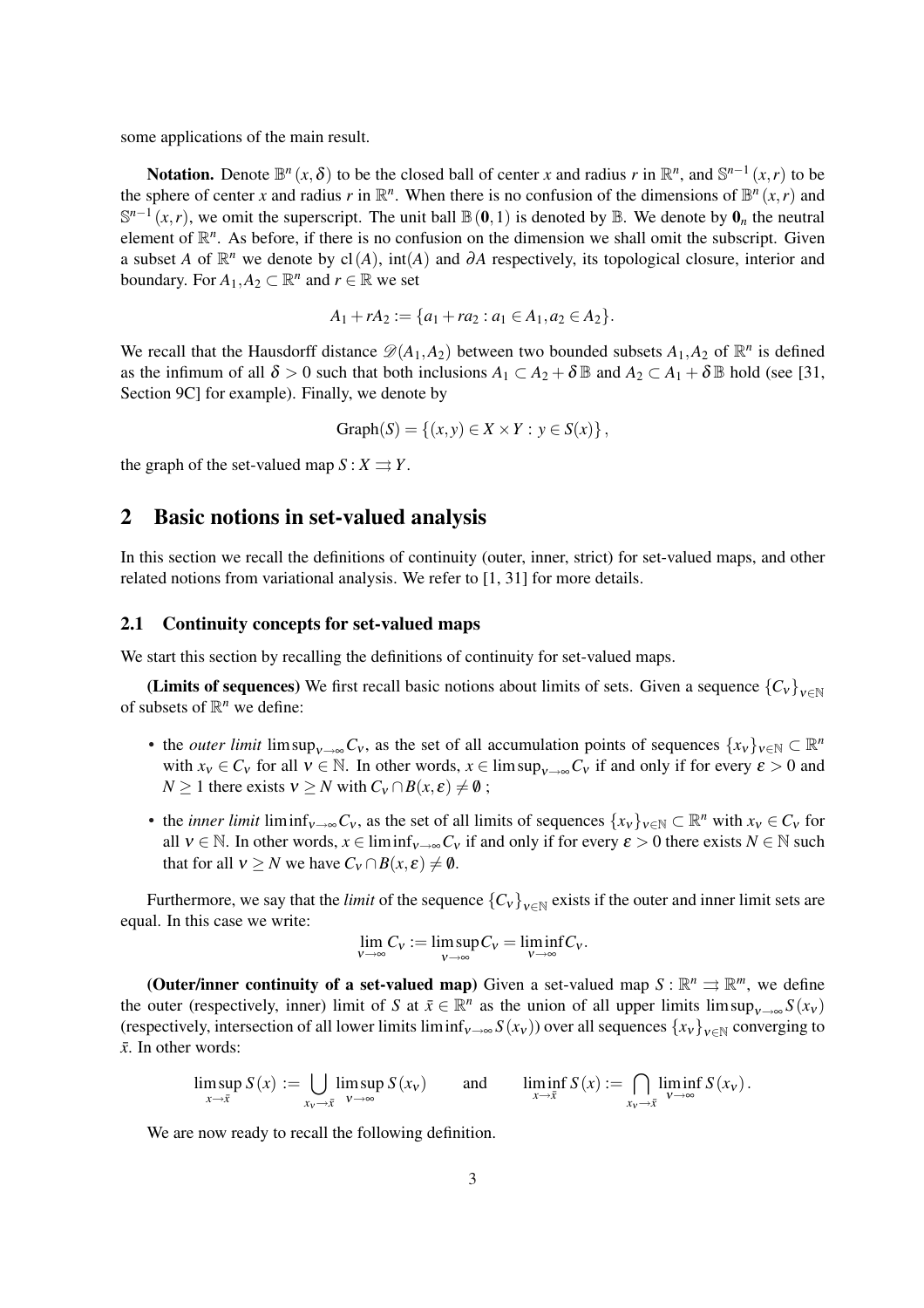**Definition 1.** [31, Definition 5.4] A set-valued map  $S : \mathbb{R}^n \implies \mathbb{R}^m$  is called *outer semicontinuous* at  $\bar{x}$  if

$$
\limsup_{x\to \bar x} S(x) \subset S(\bar x)
$$

or equivalently,  $\limsup_{x\to \bar{x}} S(x) = S(\bar{x})$ , and *inner semicontinuous* at  $\bar{x}$  if

$$
\liminf_{x\to \bar x} S(x) \supset S(\bar x),
$$

or equivalently when *S* is closed-valued,  $\liminf_{x\to \bar{x}}S(x) = S(\bar{x})$ . It is called *continuous* at  $\bar{x}$  if both conditions hold, i.e., if  $S(x) \to S(\bar{x})$  as  $x \to \bar{x}$ .

If these terms are invoked relative to *X*, a subset of  $\mathbb{R}^n$  containing  $\bar{x}$ , then the properties hold in restriction to convergence  $x \to \bar{x}$  with  $x \in X$  (in which case the sequences  $x_v \to \bar{x}$  in the limit formulations are required to lie in *X*).

Notice that every outer semicontinuous set-valued map has closed values. In particular, it is well known that

• *S* is outer semicontinuous if and only if *S* has a closed graph.

When *S* is a single-valued function, both outer and inner semicontinuity reduce to the standard notion of continuity. The standard example of the mapping

$$
S(x) := \begin{cases} 0 & \text{if } x \text{ is rational} \\ 1 & \text{if } x \text{ is irrational} \end{cases}
$$
 (2.1)

shows that it is possible for a set-valued map to be nowhere outer and nowhere inner semicontinuous. Nonetheless, the following genericity result holds. (We recall that a set is *nowhere dense* if its closure has empty interior, and *meager* if it is the union of countably many sets that are nowhere dense in *X*.) The following result appears in [31, Theorem 5.55] and [1, Theorem 1.4.13] and is attributed to [22, 7, 33]. The domain of *S* below can be taken to be a complete metric space, while the range can be taken to be a complete separable metric space, but we shall only state the result in the finite dimensional case.

**Theorem 2.** Let  $X \subset \mathbb{R}^n$  and  $S : \mathbb{R}^n \rightrightarrows \mathbb{R}^m$  be a closed-valued set-valued map. Assume S is either outer *semicontinuous or inner semicontinuous relative to X. Then the set of points*  $x \in X$  *where S fails to be continuous relative to X is meager in X.*

The following example shows the sharpness of the result, if we move to incomplete spaces.

**Example 3.** Let  $c_{00}(\mathbb{N})$  denote the vector space of all real sequences  $x = \{x_n\}_{n\in\mathbb{N}}$  with finite support  $supp(x) := \{i \in \mathbb{N} : x_i \neq 0\}$ . Then the operator  $S_1(x) = supp(x)$  is everywhere inner semicontinuous and nowhere outer semicontinuous, while the operator  $S_2(x) = \mathbb{Z} \setminus S_1(x)$  is everywhere outer semicontinuous and nowhere inner semicontinuous.  $\Box$ 

(Strict continuity of set-valued maps) A stronger concept of continuity for set-valued maps is that of *strict continuity* [31, Definition 9.28], which is equivalent to Lipschitz continuity when the map is single-valued. For set-valued maps  $S : \mathbb{R}^n \implies \mathbb{R}^m$  with bounded values, strict continuity is quantified by the Hausdorff distance. Namely, a set-valued map *S* is strictly continuous at  $\bar{x}$  (relative to *X*) if the quantity

$$
\mathrm{lip}_X S(\bar{x}) := \limsup_{\substack{x, x' \to \bar{x} \\ x \neq x'}} \frac{\mathscr{D}(S(x), S(x'))}{|x - x'|}
$$

is bounded. In the general case (that is, when *S* maps to unbounded sets), we say that *S* is *strictly continuous* at  $\bar{x}$  if for each  $\rho > 0$ , there exists  $\kappa > 0$  and a neighborhood *V* of  $\bar{x}$  such that  $S(x) \cap \rho \mathbb{B} \subset$  $S(x') + \kappa |x - x'| \mathbb{B}$  for all  $x, x' \in V$ .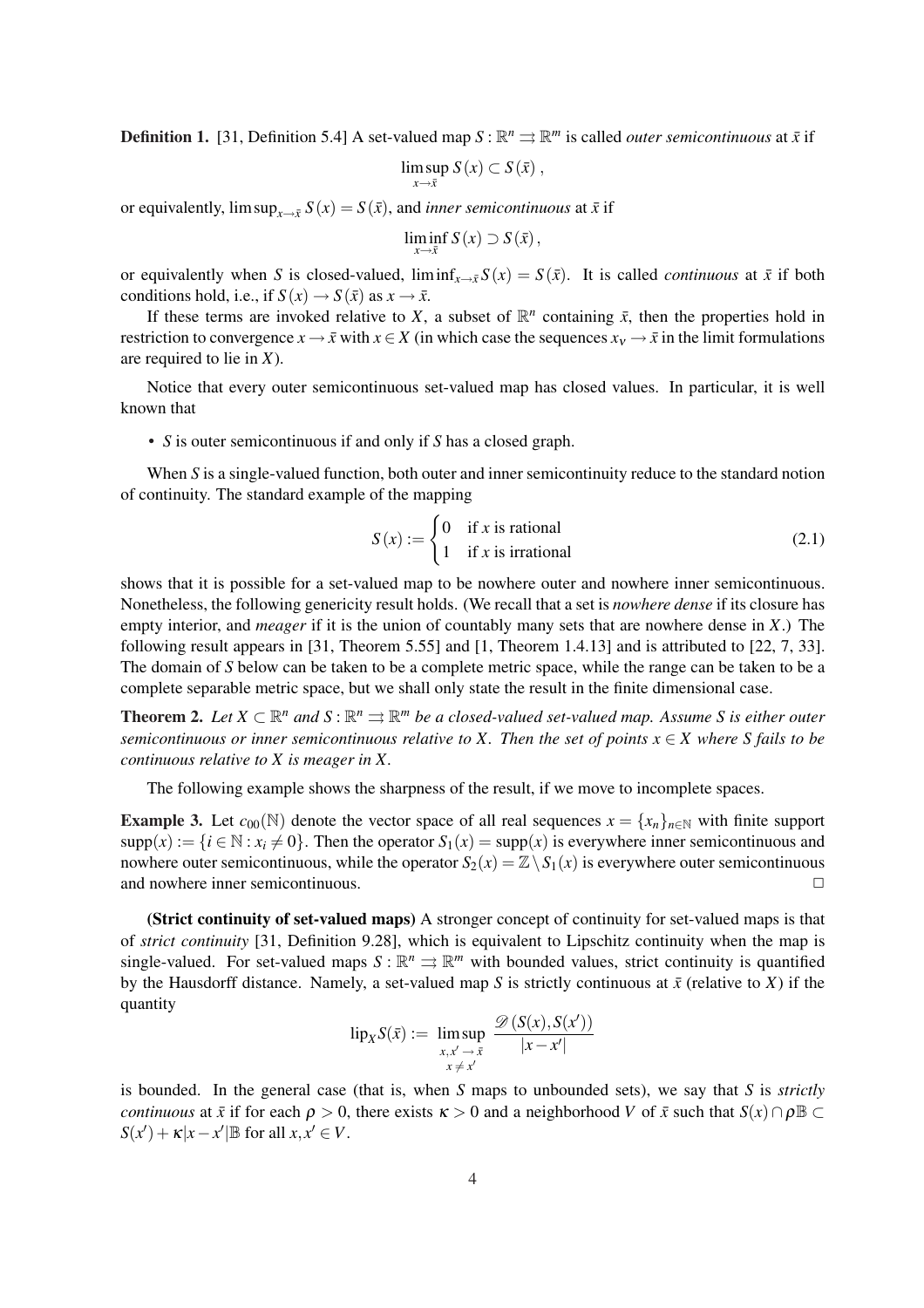### 2.2 Normal cones, coderivatives and the Aubin property

Before we consider other concepts of continuity of set-valued maps we need to recall some basic concepts from variational analysis. We first recall the definition of the Fréchet and limiting normal cones.

**Definition 4.** (Normal cones) [31, Definition 6.3] For a closed set  $D \subset \mathbb{R}^n$  and a point  $\bar{z} \in D$ , we recall that the *Fréchet* normal cone  $\hat{N}_D(\bar{z})$  and the *limiting normal cone*  $N_D(\bar{z})$  are defined by

$$
\hat{N}_D(\bar{z}) := \{ v \mid \langle v, z - \bar{z} \rangle \le o(|z - \bar{z}|) \text{ for } z \in D \},\
$$
\n
$$
N_D(\bar{z}) := \{ v \mid \exists \{z_i, v_i\}_{i=1}^{\infty} \subset \text{Graph}(\hat{N}_D), \ v_i \to v \text{ and } z_i \to \bar{z} \}
$$
\n
$$
= \limsup_{z \to \bar{z}, z \in D} \hat{N}_D(z).
$$

When *D* is a smooth manifold, both notions of normal cone coincide and define the same subspace of  $\mathbb{R}^n$ . A dual concept to the normal cone is the *tangent cone*  $T_D(\bar{z})$ . While tangent cones can be defined for nonsmooth sets, our use here shall be restricted only to tangent cones of manifolds, that is, tangent spaces in the sense of differential geometry, in which case  $T_D(\bar{z}) = (N_D(\bar{z}))^{\perp}$ .

As is well-known, the generalization of the adjoint of a linear operator for set-valued maps is derived from the normal cones of its graph.

**Definition 5.** (Coderivatives) [31, Definition 8.33] For  $F : \mathbb{R}^n \implies \mathbb{R}^m$  and  $(\bar{x}, \bar{y}) \in \text{Graph}(F)$ , the *limiting coderivative*  $D^*F(\bar{x} | \bar{y})$ :  $\mathbb{R}^m \rightrightarrows \mathbb{R}^n$  is defined by

$$
D^*F(\bar{x} | \bar{y})(y^*) = \left\{ x^* | (x^*, -y^*) \in N_{\text{Graph}(F)}(\bar{x}, \bar{y}) \right\}.
$$

It is clear from the definitions that the coderivative is a positively homogeneous map, which can be measured with the outer norm below.

**Definition 6.** [31, Section 9D] The *outer norm*  $|\cdot|^+$  of a positively homogeneous map  $H : \mathbb{R}^n \rightrightarrows \mathbb{R}^m$  is defined by |*z*|  $\mathbf{A}^{\dagger}$ 

$$
|H|^+ := \sup_{w \in \mathbb{B}^n(0,1)} \sup_{z \in H(w)} |z| = \sup \left\{ \frac{|z|}{|w|} \mid (w,z) \in \text{Graph}(H) \right\}.
$$

(Aubin property and Mordukhovich criterion) We now recall the Aubin Property and the graphical modulus, which are important to study local Lipschitz continuity properties of a set-valued map.

**Definition 7.** (Aubin property and graphical modulus) [31, Definition 9.36] A map  $S : \mathbb{R}^n \Rightarrow \mathbb{R}^m$  has the *Aubin property relative to X at*  $\bar{x}$  *for*  $\bar{u}$ , where  $\bar{x} \in X \subset \mathbb{R}^n$  and  $\bar{u} \in S(\bar{x})$ , if Graph(*S*) is locally closed at  $(\bar{x}, \bar{u})$  and there are neighborhoods *V* of  $\bar{x}$  and *W* of  $\bar{u}$ , and a constant  $\kappa \in \mathbb{R}_+$  such that

$$
S(x') \cap W \subset S(x) + \kappa |x' - x| \mathbb{B} \text{ for all } x, x' \in X \cap V.
$$

This condition with *V* in place of  $X \cap V$  is simply the *Aubin property at*  $\bar{x}$  *for*  $\bar{u}$ . The *graphical modulus of S relative to X at*  $\bar{x}$  *for*  $\bar{u}$  *is then* 

$$
\mathrm{lip}_X S(\bar{x} \mid \bar{u}) := \inf \{ \kappa \mid \exists \text{ neighborhoods } V \text{ of } \bar{x} \text{ and } W \text{ of } \bar{u} \text{ s.t. } S(x') \cap W \subset S(x) + \kappa |x'-x| \mathbb{B} \text{ for all } x, x' \in X \cap V \}.
$$

In the case where  $X = \mathbb{R}^n$ , the subscript *X* is omitted.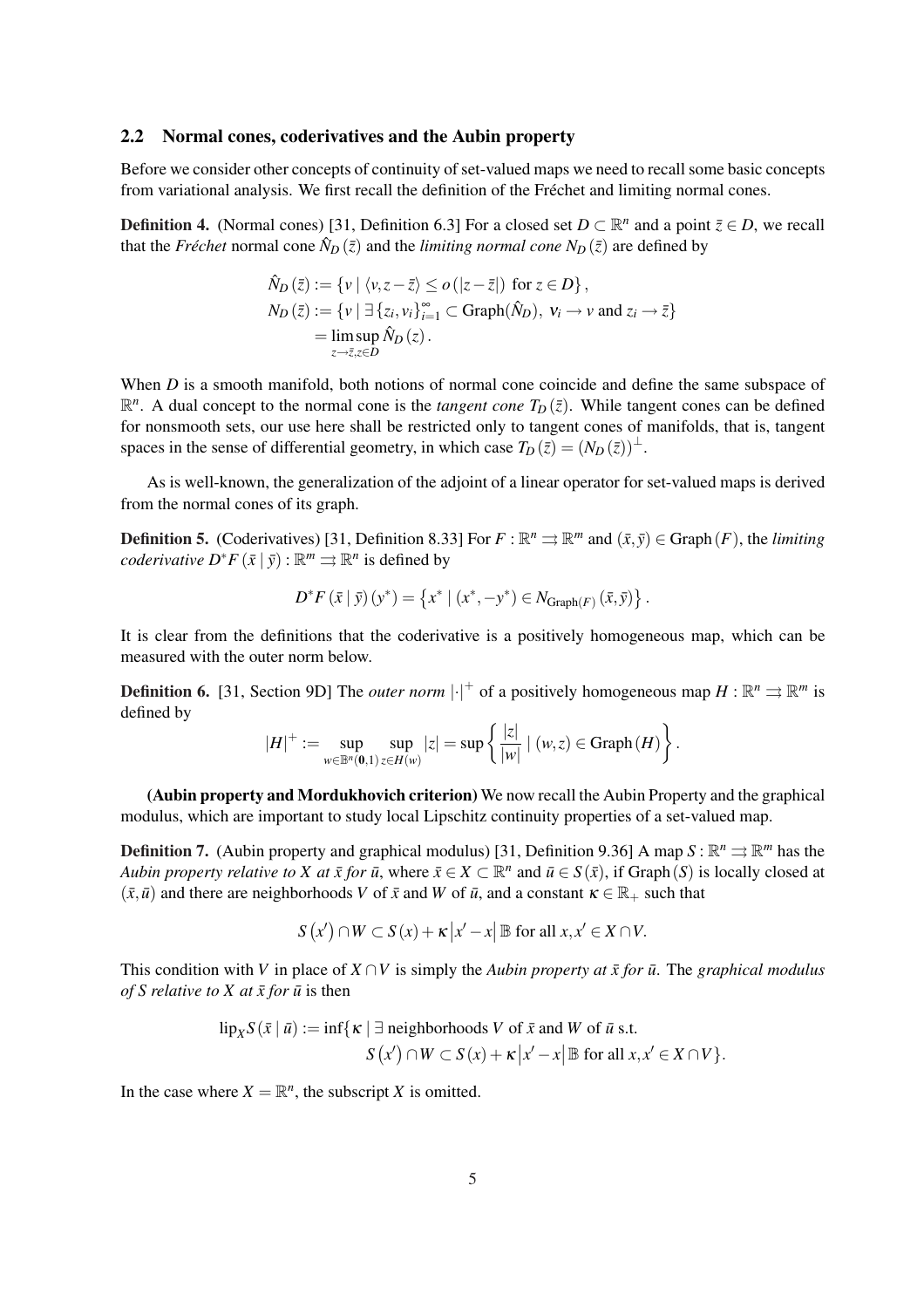Let us recall ([31, Theorem 9.38]) that for an outer semicontinuous map *S*, we have that *S* is strictly continuous at *x* if and only if for every  $u \in S(x)$ , it has the Aubin property at *x* for *u*. The following result (known as Mordukhovich criterion [31, Theorem 9.40]) characterizes the Aubin property by means of the corresponding coderivative. (A preliminary version of this regularity criterion goes back to [18, Corollary 8.5]. For a primal characterization using the graphical derivative see [13, Theorem 1.2].)

**Proposition 8** (Mordukhovich criterion). Let  $S : \mathbb{R}^n \implies \mathbb{R}^m$  be a set-valued map whose graph Graph(*S*) *is locally closed at*  $(\bar{x}, \bar{u}) \in \text{Graph}(S)$ *. Then S has the Aubin property at*  $\bar{x}$  *with respect to*  $\bar{u}$  *if and only if*  $D^*S(\bar{x} \mid \bar{u})(0) = \{0\}$  or equivalently  $|D^*S(\bar{x} \mid \bar{u})|^+ < \infty$ . In this case,  $\text{lip } S(\bar{x} \mid \bar{u}) = |D^*S(\bar{x} \mid \bar{u})|^+$ .

Using the above criterion we show that an everywhere continuous strictly increasing single-valued map from the reals to the reals could be nowhere Lipschitz continuous.

**Example 9.** Let  $A \subset \mathbb{R}$  be a measurable set with the property that for every  $a, b \in \mathbb{R}$ ,  $a < b$ , the Lebesgue measure of  $A \cap (a,b)$  satisfies  $0 < m(A \cap [a,b]) < |b-a|$ . Consider the function  $f : [0,1] \to \mathbb{R}$  defined by  $f(x) = m(A \cap (0, x))$ . Note that the derivative  $f'(x)$  exists almost everywhere and is equal to  $\chi_A(x)$ , the characteristic function of *A* (equal to 1 if  $x \in A$  and 0 if not). This means that every point  $\bar{x} \in [0,1]$  is arbitrarily close to a point *x* where  $f'(x)$  is well-defined and equals zero. Thus  $(0,1) \in N_{Graph(f)}(\bar{x}, f(\bar{x}))$ . The function *f* is strictly increasing and continuous, so it has a continuous inverse  $g : [0, \hat{f}(1)] \rightarrow [0,1]$ . Applying the Mordukhovich criterion (Proposition 8) we obtain that *g* does not have the Aubin property at  $f(\bar{x})$ . It follows that g is not strictly continuous at  $f(\bar{x})$  and in fact neither is so at any  $y \in [0, f(1)]$ .  $\Box$ 

### 2.3 Differentiability for set-valued maps

We provide a short introduction to the generalized differentiation of set-valued maps as elaborated in [27]. Differentiability of set-valued maps was studied in [28] (semidifferentiability), [30] (protodifferentiability. See also [1, Chapter 5] for further discussion on the topic. The definition of differentiability for set-valued maps as defined in [27] was first studied for non-smooth analysis of single-valued functions in [16, 17, 35].

Let us first recall that a map  $T : \mathbb{R}^n \implies \mathbb{R}^m$  is *positively homogeneous* if  $0 \in T(0)$  and  $T(\lambda x) = \lambda T(x)$ for all  $\lambda > 0$ , or equivalently, if Graph(*T*) is a cone. Then according to [27] we have the following definition.

**Definition 10** (Strict *T*-differentiability). Let  $X \subset \mathbb{R}^n$ . For a set-valued map  $S: X \rightrightarrows \mathbb{R}^m$  and a positively homogeneous map  $T : \mathbb{R}^n \implies \mathbb{R}^m$ , we say that *S* is *strictly T*-differentiable at  $\bar{x}$  (respectively, *pseudo strictly T*-differentiable at  $\bar{x}$  for  $\bar{y}$ ) if for every  $\delta > 0$ , there is a neighborhood  $U_{\delta}$  of  $\bar{x}$  (respectively, and a neighborhood  $V_\delta$  of  $\bar{y}$ ) such that for all  $x, x' \in U_\delta$  we have

$$
S(x) \quad \subset \quad S(x') + T(x - x') + \delta |x - x'| \mathbb{B}
$$
  
(resp. 
$$
S(x) \cap V_{\delta} \quad \subset \quad S(x') + T(x - x') + \delta |x - x'| \mathbb{B}).
$$

Notice that the positively homogeneous map *T* in the above definitions need not be unique. For example, the semi-algebraic map  $S : \mathbb{R} \to \mathbb{R}^2$  defined by  $S(x) = \{x\} \times \mathbb{R}$  is pseudo strictly  $T_i$ -differentiable everywhere for  $i = 1,2$  for the (linear) maps  $T_1(x) = (x,0)$  and  $T_2(x) = (x,x)$ . Further, the localization around  $\bar{y}$  in the second part of Definition 10, reminiscent of the Aubin property (also known as pseudo-Lipschitz, to be opposed to the Lipschitz property), justifies the presence of the adjective "pseudo" in the above terminology. In particular, if *S* is (pseudo)strictly *T*-differentiable with respect to the positively homogeneous map  $T : \mathbb{R}^n \implies \mathbb{R}^m$  satisfying  $T(x) \subset \kappa |x| \mathbb{B}$ , for all  $x \in \mathbb{R}^n$  then *S* is (pseudo)Lipschitz with modulus  $\kappa$  and vice versa.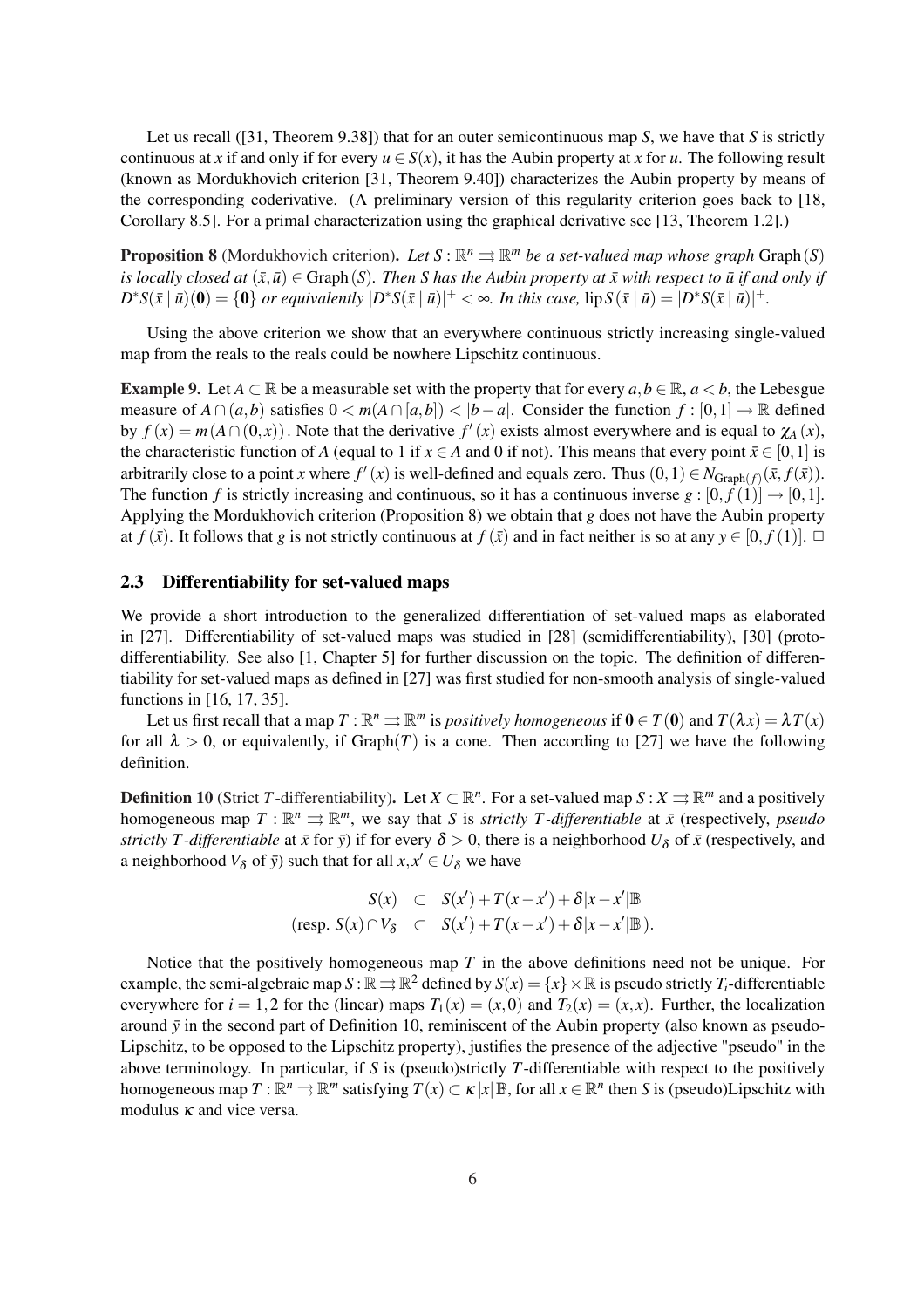Moving from positively homogeneous to linear maps, brings us to set-valued differentiability. Before we state the formal definition, let us first look at the example  $S : \mathbb{R} \rightrightarrows \mathbb{R}$  defined by  $S(x) = [-|x|, |x|]$ . Clearly, *S* is positively homogeneous (thus strictly *S*-differentiable), but there is no linear map  $T : \mathbb{R} \to$ R such that *S* is pseudo strictly *T*-differentiable at 1 for 1 and at the same time pseudo strictly *T*differentiable at 1 for −1. Alternatively, there is no linear map  $T : \mathbb{R} \to \mathbb{R}$  such that for every  $\delta > 0$ , there exists a neighborhood  $U_{\delta}$  of 1 such that

$$
S(x) \subset S(x') + T(x - x') + \delta |x - x'| \mathbb{B} \text{ for all } x, x' \in U_{\delta}.
$$

This example motivates the following definition of set-valued differentiability.

**Definition 11** (Set-valued differentiability). Let  $X \subset \mathbb{R}^n$ . For a set-valued map  $S: X \rightrightarrows \mathbb{R}^m$ , we say that *S* is *pseudo strictly differentiable* at  $x \in X$  for  $y \in S(x)$  if it is pseudo strictly *T*-differentiable at *x* for *y* for some linear map  $T : \mathbb{R}^n \rightrightarrows \mathbb{R}^m$ . We say that *S* is *set-valued differentiable* at *x* if for every  $y \in S(x)$ , *S* is pseudo strictly differentiable at *x* for *y* (the map *T* depending also on *y*).

Related to pseudo strict *T*-differentiability at  $\bar{x}$  for  $\bar{y}$  is the notion of generalized metric regularity. We recall its definition and state the result relating generalized differentiability and generalized metric regularity.

**Definition 12** (Generalized metric regularity). Let  $X \subset \mathbb{R}^n$  and  $S: X \rightrightarrows \mathbb{R}^m$  be a set-valued map where Graph(*S*) is locally closed at  $(\bar{x}, \bar{y})$ . Let further  $T : \mathbb{R}^m \rightrightarrows \mathbb{R}^n$  be positively homogeneous. We say that *S* is *T*-metrically regular at  $(\bar{x}, \bar{y}) \in \text{Graph}(S)$  if for any  $\delta > 0$ , there exist neighborhoods *V* of  $\bar{x}$  and *W* of *y* and *r* > 0 such that, for any *x* ∈ *V* and *A* ⊂ *r*<sup>B</sup>, (or equivalently, for any set *A* ⊂ *r*<sup>B</sup> containing exactly one element),

$$
y \in (S(x) + A) \cap W
$$
 implies  $x \in S^{-1}(y) + (T + \delta)(A)$ . (2.2)

**Theorem 13** (*T*-metric regularity and *T*-openness). Let  $S: X \subset \mathbb{R}^n \Rightarrow \mathbb{R}^m$  be a set-valued map,  $T: \mathbb{R}^m \Rightarrow$ R *<sup>n</sup> be positively homogeneous map and set T*−(*y*) = *T*(−*y*), *for all y* ∈ R *<sup>m</sup>. The following are equivalent:*

*(MR) S is T*<sub>−</sub>*-metric regular at*  $(\bar{x}, \bar{y})$  ∈ Graph(*S*)*.* 

*(IT)*  $S^{-1}$  *is pseudo strictly T*-differentiable at  $\bar{y}$  for  $\bar{x}$ .

# 3 Preliminary results in Variational Analysis

In this section we establish a Sard type result for the image of the set of local minima (respectively, local Pareto minima) in case of single–valued scalar (respectively, vector–valued) functions. We also obtain several auxiliary results that will be used in Section 4.

#### 3.1 Sard result for local (Pareto) minima

In this subsection we use simple properties on the continuity of set-valued maps to obtain a Sard type result for local minima for both scalar and vector-valued functions. Let us recall that a (single-valued) function  $f: X \to \mathbb{R}$  is called *lower semicontinuous at*  $\bar{x}$  if

$$
\liminf_{x \to \bar{x}} f(x) \ge f(\bar{x}).
$$

The function *f* is called *lower semicontinuous*, if it is lower semicontinuous at every  $x \in X$ . It is wellknown that a function *f* is lower semicontinuous if and only if its sublevel sets

$$
[f \le r] := \{x \in X : f(x) \le r\}
$$

are closed for all  $r \in \mathbb{R}$ .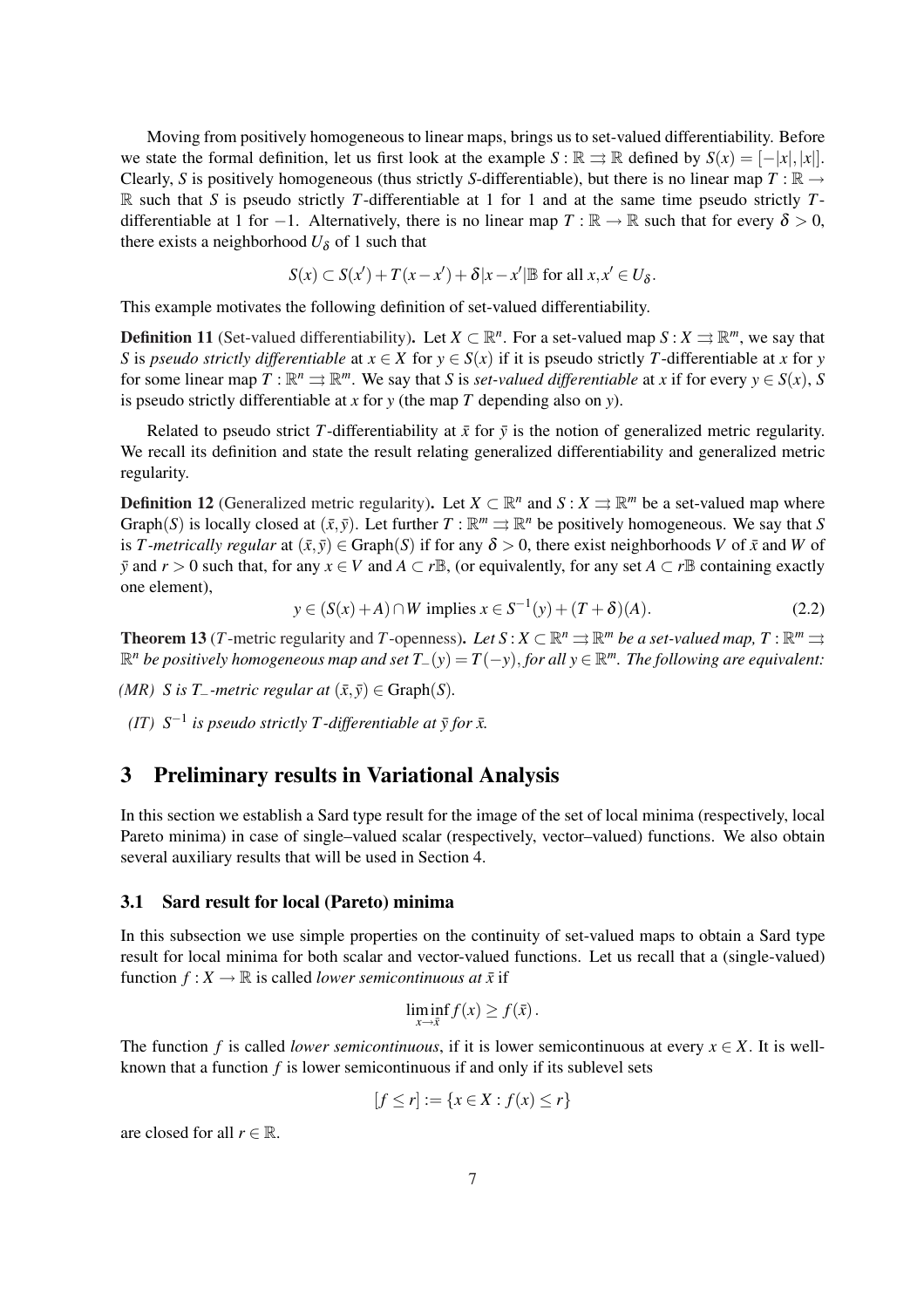**Proposition 14** (Sublevel map). Let *D* be a closed subset of a complete metric space *X* and  $f: D \to \mathbb{R}$ *be a lower semicontinuous function. Then the (sublevel) set-valued map*

$$
\begin{cases}\nL_f: \mathbb{R} \implies D \\
L_f(r) = [f \le r] \cup \partial D\n\end{cases}
$$

*is outer semicontinuous. Moreover,*  $L_f$  *is continuous at*  $\bar{r} \in f(D)$  *if and only if there is no*  $x \in \text{int}(D)$ *such that*  $f(x) = \overline{r}$  *and x is a local minimizer of*  $f$ *.* 

*Proof.* The map  $L_f' : \mathbb{R} \rightrightarrows D$  defined by  $L_f'(r) = f^{-1}((-\infty, r])$  is outer semicontinuous since f is lower semicontinuous (see [31, Example 5.5] for example), so  $L_f$  is easily seen to be outer semicontinuous.

We now prove that  $L_f$  is inner semicontinuous at  $\bar{r}$  under the additional conditions mentioned in the statement. For any  $r_i \to \bar{r}$ , we want to show that if  $\bar{x} \in L_f(\bar{r})$ , then there exists  $x_i \to \bar{x}$  such that  $x_i \in L_f(r_i)$ . We can assume that  $f(\bar{x}) = \bar{r}$  and  $r_i < \bar{r}$  for all *i*, otherwise we can take  $x_i = \bar{x}$  for *i* large enough. Since  $\bar{x}$ is not a local minimum, for any  $\varepsilon > 0$ , there exists  $\delta > 0$  such that if  $|\bar{r} - r_i| < \delta$ , there exists an  $x_i$  such that  $f(x_i) \leq r_i$  and  $|x_i - \bar{x}| < \varepsilon$ .

For the converse, assume now that  $L_f$  is inner semicontinuous at  $\bar{r}$ . Then taking  $r_i \nearrow \bar{r}$  we obtain that for every  $x \in \text{int}(D) \cap f^{-1}(\bar{r})$ , there exists  $x_i \in f^{-1}(r_i)$  with  $x_i \to x$ . Since  $f(x_i) = r_i < \bar{r} = f(x)$ , x cannot be a local minimum.

According to the above result, if  $f$  has no local minima, then the set-valued map  $L_f$  is continuous everywhere. The above result has the following interesting consequence.

Corollary 15 (Local minimum values). *Let M<sup>f</sup> denote the set of local minima of a lower semicontinuous function*  $f: D \to \mathbb{R}$  *(where D is a closed subset of a complete space X). Then the set*  $f(M_f \cap int(D))$  *is meager in* R*.*

*Proof.* Since the set-valued map  $L_f$  (defined in Proposition 14) is outer semicontinuous (with closedvalues), it is generically continuous by Theorem 2. The second part of Proposition 14 yields the result on  $f$ .

It is interesting to compare the above result with the classical Sard theorem. We recall that the Sard theorem asserts that the image of critical points (derivative not surjective) of a  $C^k$  function  $f : \mathbb{R}^n \to \mathbb{R}^m$  is of measure zero provided  $k > n-m$ . (See [32]; the case  $m = 1$  is known as the Sard-Brown theorem [6].) Corollary 15 asserts the topological sparsity of the (smaller) set of minimum values for scalar functions  $(m = 1)$ , without assuming anything but lower semicontinuity (and completeness of the domain).

We shall now extend Corollary 15 in the vectorial case. We recall that a set  $K \subset \mathbb{R}^m$  is a *cone*, if  $\lambda K \subset K$  for all  $\lambda \geq 0$ . A cone *K* is called *pointed* if  $K \cap (-K) = \{0_m\}$  (or equivalently, if *K* contains no full lines). It is well-known that there is a one-to-one correspondence between pointed convex cones of  $\mathbb{R}^m$  and partial orderings in  $\mathbb{R}^m$ . In particular, given such a cone *K* of  $\mathbb{R}^m$  we set  $y_1 \leq_K y_2$  if and only if  $y_2 - y_1 \in K$  (see for example, [31, Section 3E]). Further, given a set-valued map  $S : \mathbb{R}^n \rightrightarrows \mathbb{R}^m$  we say that

•  $\bar{x}$  is a *(local) Pareto minimum* of *S* with *(local) Pareto minimum value*  $\bar{y}$  if there is a neighborhood *U* of  $\bar{x}$  such that if  $x \in U$  and  $y \in S(x)$ , then  $y \nleq_K \bar{y}$ , i.e.,  $S(U) \cap (\bar{y} - K) = \bar{y}$ .

For  $S: \mathbb{R}^n \implies \mathbb{R}^m$ , define the map  $S_K: \mathbb{R}^n \implies \mathbb{R}^m$  by  $S_K(x) = S(x) + K$ . The graph of  $S_K$  is also known as the *epigraph* [14, 21] of *S*. One easily checks that  $y \in S_K(x)$  implies  $y + K \subset S_K(x)$ . Here is our result on local Pareto minimum values.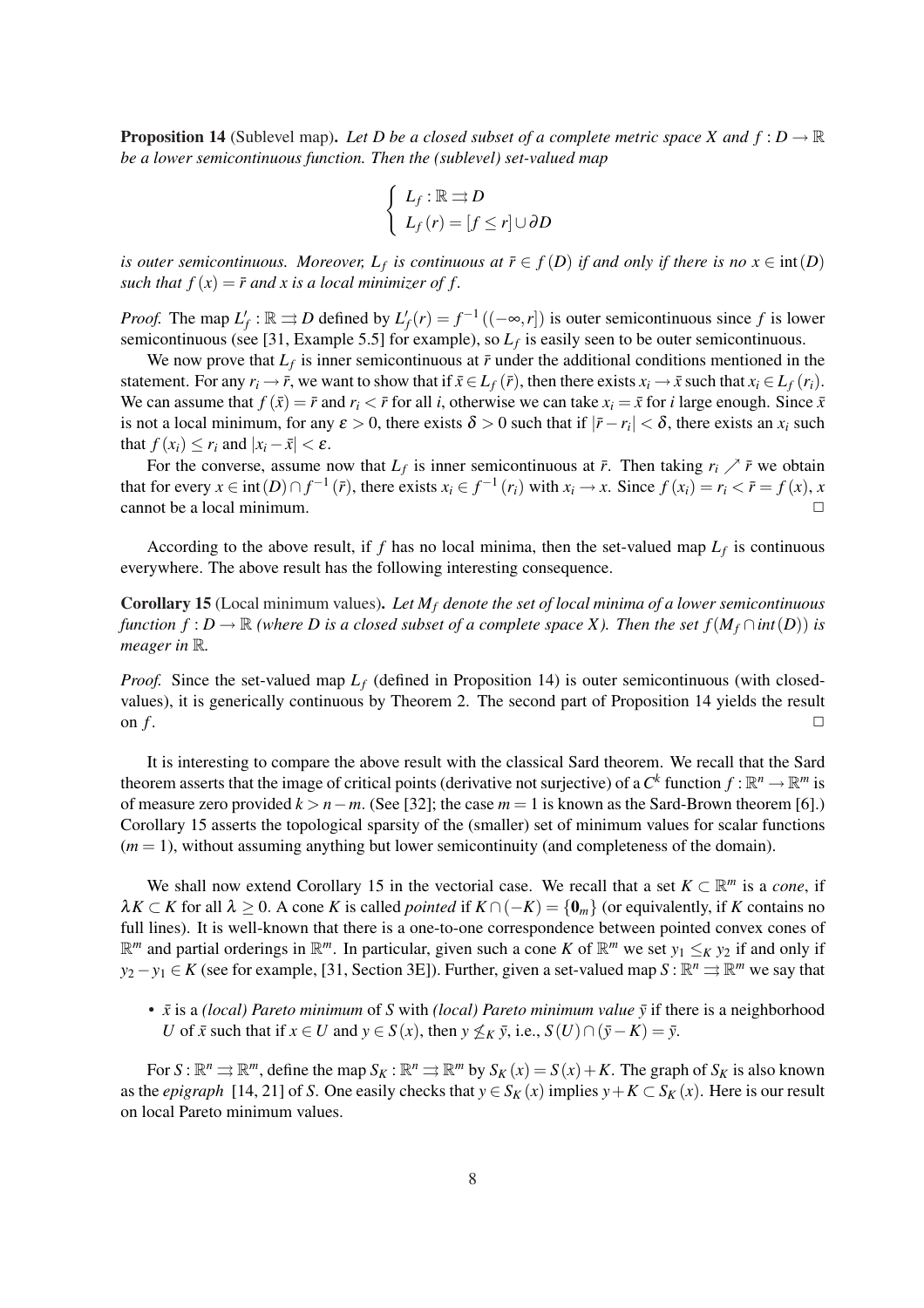**Proposition 16** (Pareto minimum values). Let  $S : \mathbb{R}^n \Rightarrow \mathbb{R}^m$  be an outer semicontinuous map such that *y* ∈ *S*(*x*) *implies y* + *K* ⊂ *S*(*x*) (*that is, S* = *S<sub><i>K*</sub></sub>). Then the set of local Pareto minimum values is meager.

*Proof.* Since *S* is outer semicontinuous, then  $S^{-1}$  is outer semicontinuous as well by [31, Theorem 5.7(a)], so S<sup>-1</sup> is generically continuous by Theorem 2. Suppose that  $\bar{y}$  is a local Pareto minimum of a local Pareto minimizer  $\bar{x}$ .

By the definition of local Pareto minimum, there is a neighborhood *U* of  $\bar{x}$  such that if  $y \leq_K \bar{y}$  and  $y \neq$  $\bar{y}$ , then  $S^{-1}(y) \cap U = \emptyset$ . (We can assume that *y* is arbitrarily close to  $\bar{y}$  since  $S^{-1}(y) \subset S^{-1}(\lambda y + (1 - \lambda)\bar{y})$ for all  $0 \le \lambda \le 1$ .) Therefore,  $\bar{x} \notin \liminf_{y \to \bar{y}} S^{-1}(y)$ . In other words,  $S^{-1}$  is not continuous at  $\bar{y}$ . Therefore, the set of local Pareto minimum values is meager.  $\Box$ 

We show how the above result compares to critical point results. Let us recall from [19] the definition of critical points of a set-valued map. Given a metric space *X* (equipped with a distance  $\rho$ ) we denote by *B*<sub>ρ</sub>(*x*,  $\lambda$ ) the set of all  $x' \in X$  such that  $\rho(x, x') \leq \lambda$ .

**Definition 17.** Let  $(X, \rho_1)$  and  $(Y, \rho_2)$  be metric spaces, and let  $S: X \rightrightarrows Y$ . For  $(x, y) \in \text{Graph}(S)$ , we set

$$
\operatorname{Sur} S(x | y) (\lambda) = \sup \{ r \ge 0 \mid B_{\rho_2}(y,r) \subset S(B_{\rho_1}(x,\lambda)) \}
$$

and then for  $(\bar{x}, \bar{y}) \in \text{Graph}(S)$  define the *rate of surjection* of *S* at  $(\bar{x}, \bar{y})$  by

$$
\operatorname{sur} S(\bar{x} \mid \bar{y}) = \liminf_{(x,y,\lambda) \to (\bar{x},\bar{y},+0)} \frac{1}{\lambda} \operatorname{Sur} S(x \mid y) (\lambda).
$$

We say that *S* is *critical* at  $(\bar{x}, \bar{y}) \in \text{Graph}(S)$  if sur  $S(\bar{x} | \bar{y}) = 0$ , and regular otherwise. Also,  $\bar{y}$  is a *(proper) critical value* of *S* if there exists  $\bar{x}$  such that  $\bar{y} \in S(\bar{x})$  and *S* is critical at  $(\bar{x}, \bar{y})$ .

This definition of critical values characterizes the values at which metric regularity is absent. In the particular case where  $S: \mathbb{R}^n \to \mathbb{R}^m$  is a  $\mathscr{C}^1$  function, critical points correspond exactly to where the Jacobian has rank less than *m*. We refer to [19] for more details.

One easily sees that if *y* is a Pareto minimum value of *S*, then there exists  $x \in X$  such that  $(x, y) \in Y$ Graph(*S*), and Sur  $S(x | y)$  ( $\lambda$ ) = 0 for all small  $\lambda > 0$ . This readily implies that *y* is a critical value.

### 3.2 Extending the regularity criterion and a critical value result

The two results of this subsection are important ingredients of the forthcoming proof of our main theorem. The first result we need is an adaptation of the Mordukhovich criterion (Proposition 8) to the case where the domain of a set-valued function *S* is (included in) a smooth submanifold  $\mathscr X$  of  $\mathbb R^n$ . (Note that this new statement recovers Proposition 8 if  $\mathscr{X} = \mathbb{R}^n$ .)

**Proposition 18.** *(Extended regularity criterion) Let*  $\mathscr{X} \subset \mathbb{R}^n$  *be a*  $\mathscr{C}^1$  smooth submanifold of dimension *d* and  $S: \mathscr{X} \rightrightarrows \mathbb{R}^m$  be a set-valued map whose graph is locally closed at  $(\bar{x}, \bar{y}) \in \text{Graph}(S)$ . Consider *the mapping*  $\overline{a}$ 

$$
\begin{cases}\nH: \mathbb{R}^m \rightrightarrows \mathbb{R}^n \\
H(y^*) = D^*S(\bar{x} | \bar{y})(y^*) \cap T_{\mathscr{X}}(\bar{x}).\n\end{cases}
$$

*If*  $H(\mathbf{0}_m) = \{\mathbf{0}_n\}$ *, or equivalently* 

$$
N_{\text{Graph}(S)}\left(\bar{x},\bar{y}\right)\cap\left(T_{\mathscr{X}}\left(\bar{x}\right)\times\{\mathbf{0}_m\}\right)=\{\mathbf{0}_{n+m}\}\,,
$$

*then S has the Aubin property at*  $\bar{x}$  *for*  $\bar{y}$  *relative to*  $\mathscr{X}$ *. Furthermore,* 

$$
\mathrm{lip}_{\mathscr{X}}S(\bar{x} \mid \bar{y}) = |H|^+ = \mathrm{sup} \left\{ \frac{|u|}{|v|} \mid (u,v) \in N_{\mathrm{Graph}(S)}(\bar{x},\bar{y}) \cap (T_{\mathscr{X}}(\bar{x}) \times \mathbb{R}^m) \right\}.
$$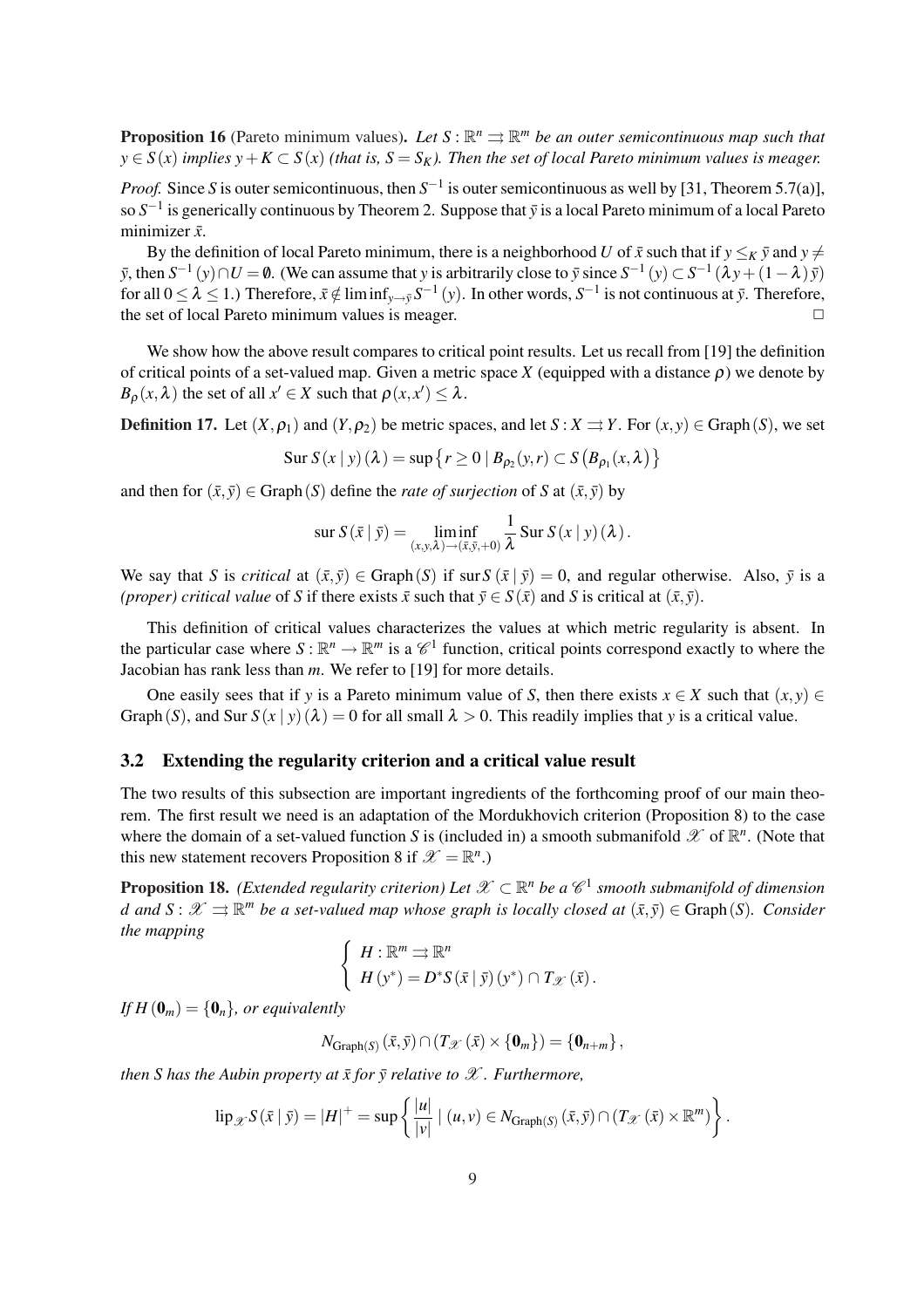*Proof.* Fix  $(\bar{x}, \bar{y}) \in \text{Graph}(S)$  and denote by  $N_{\mathcal{X}}(\bar{x})$  the normal space of X at  $\bar{x}$  (seen as subspace of  $\mathbb{R}^n$ , that is,  $T_{\mathscr{X}}(\bar{x}) \oplus N_{\mathscr{X}}(\bar{x}) = \mathbb{R}^n$ . Given a closed neighborhood  $U = V_{\bar{x}} \times W_{\bar{y}}$  of  $(\bar{x}, \bar{y})$ , we define the set-valued map  $\tilde{S}$  through its graph by

$$
\begin{cases} \tilde{S}: \mathbb{R}^n \Rightarrow \mathbb{R}^m \\ \text{Graph}(\tilde{S}) = (\text{Graph}(S) \cap U) + (N_{\mathscr{X}}(\bar{x}) \times {\bf{0}}_m) \,. \end{cases}
$$

We may assume that  $Graph(S)$  $\cap$ *U* is closed. It follows easily that

 $N_{\text{Graph}(\tilde{S})}(\bar{x}, \bar{y}) = N_{\text{Graph}(S)}(\bar{x}, \bar{y}) \cap (T_{\mathscr{X}}(\bar{x}) \times \mathbb{R}^m).$ 

Shrinking *U* around  $(\bar{x}, \bar{y})$  if necessary, the projection parametrization  $L : (\bar{x} + T_{\mathscr{X}}(\bar{x})) \cap V_{\bar{x}} \to \mathscr{X}$  of the manifold X defined by the relation  $x - L(x) \in N_{\mathcal{X}}(\bar{x})$  becomes a local chart of X at  $\bar{x}$ . Since  $\tilde{S}(x_1) = \tilde{S}(x_1+x_2)$  for any  $x_2 \in N_{\mathcal{X}}(\bar{x})$ , we can deduce that  $\text{lip}\tilde{S}(\bar{x} \mid \bar{y}) \geq \text{lip}_{\mathcal{X}} S(\bar{x} \mid \bar{y})$ . It is also elementary to show that  $\text{lip}\tilde{S}(\bar{x} | \bar{y}) = \text{lip}_{\mathscr{X}} S(\bar{x} | \bar{y}).$ 

The second result is an adaptation of part of [19, Theorem 6]. Recall that for a smooth function  $f: \mathbb{R}^n \to \mathbb{R}^m$ ,  $\bar{x} \in \mathbb{R}^n$  is a *critical point* if the derivative  $\nabla f(\bar{x})$  is not surjective, while  $\bar{y} \in \mathbb{R}^m$  is a *critical value* if there is a critical point  $\bar{x}$  for which  $f(\bar{x}) = \bar{y}$ . (Note this is a particular case of the general definition given in Definition 17.)

**Lemma 19.** Let  $\mathscr X$  be a  $\mathscr C^k$  smooth manifold in  $\mathbb R^n$  of dimension d, and  $\mathscr M$  be a  $\mathscr C^k$  manifold in  $\mathbb R^{n+m}$ *such that*  $M \subset \mathcal{X} \times \mathbb{R}^m$ , with  $k > \dim M - \dim \mathcal{X}$ . Then the set of points  $x \in \mathcal{X}$  such that there exists *some y satisfying*  $(x, y) \in M$  *and*  $N_M(x, y) \cap (T_X(x) \times \{0_m\}) \supsetneq \{0_{n+m}\}$  *is of Lebesgue measure zero in*  $\mathscr{X}$ *.* 

*Proof.* Let Proj<sub>M</sub> denote the restriction to the manifold M of the projection of  $\mathscr{X} \times \mathbb{R}^m$  onto  $\mathscr{X}$ . As  $k > \dim M - \dim X$ , the set of critical values of Proj  $\chi$  is a set of measure zero by the classical Sard theorem [32]. Let  $(x, y) \in \mathcal{M}$  and assume  $(x^*, \mathbf{0}_m) \in N_{\mathcal{M}}(x, y) \cap (T_{\mathcal{X}}(x) \times {\mathbf{0}_m})$  with  $x^* \neq \mathbf{0}_n$ . This gives

$$
T_{\mathscr{M}}(x,y)=(N_{\mathscr{M}}(x,y))^{\perp}\subset\{x^*\}^{\perp}\times\mathbb{R}^m,
$$

where  $\{x^*\}^{\perp} = \{x' \in \mathbb{R}^n \mid \langle x^*, x' \rangle = 0\}$ . Since  $T_M(x, y) \subset T_{\mathcal{X}}(x) \times \mathbb{R}^m$  we obtain

$$
T_{\mathscr{M}}(x,y)\subset \left(\left\{x^*\right\}^{\perp}\cap T_{\mathscr{X}}(x)\right)\times\mathbb{R}^m.
$$

Let *Z* stand for the subspace on the right hand side. Then the projection of *Z* onto  $T_{\mathscr{X}}(x)$  is a proper subspace of  $T_{\mathscr{X}}(x)$ . All the more, this applies to  $T_M(x, y)$ . By [19, Corollary 3], this implies that  $(x, y)$ is a singular point of Proj<sub>M</sub>, so *x* is a critical value of Proj<sub>M</sub>. The conclusion of the lemma follows.  $\Box$ 

### 3.3 Linking sets

We introduce the notion of *linking* that is commonly used in critical point theory. Let us fix some terminology: if  $B \subset \mathbb{R}^n$  is homeomorphic to a subset of  $\mathbb{R}^d$  with nonempty interior, we say that the set  $\partial B$  is the *relative boundary* of *B* if it is a homeomorphic image of the boundary of the set in  $\mathbb{R}^d$ .

**Definition 20.** [34, Section II.8] Let *A* be a subset of  $\mathbb{R}^{n+m}$  and let *B* be a submanifold of  $\mathbb{R}^{n+m}$  with relative boundary  $\partial B$ . Then we say that *A* and  $\Gamma = \partial B$  *link* if

- $(i)$   $A \cap \Gamma = \emptyset$
- (ii) for any continuous map  $h \in \mathscr{C}^0(\mathbb{R}^{n+m}, \mathbb{R}^{n+m})$  such that  $h \mid_{\Gamma} = id$  we have  $h(B) \cap A \neq \emptyset$ .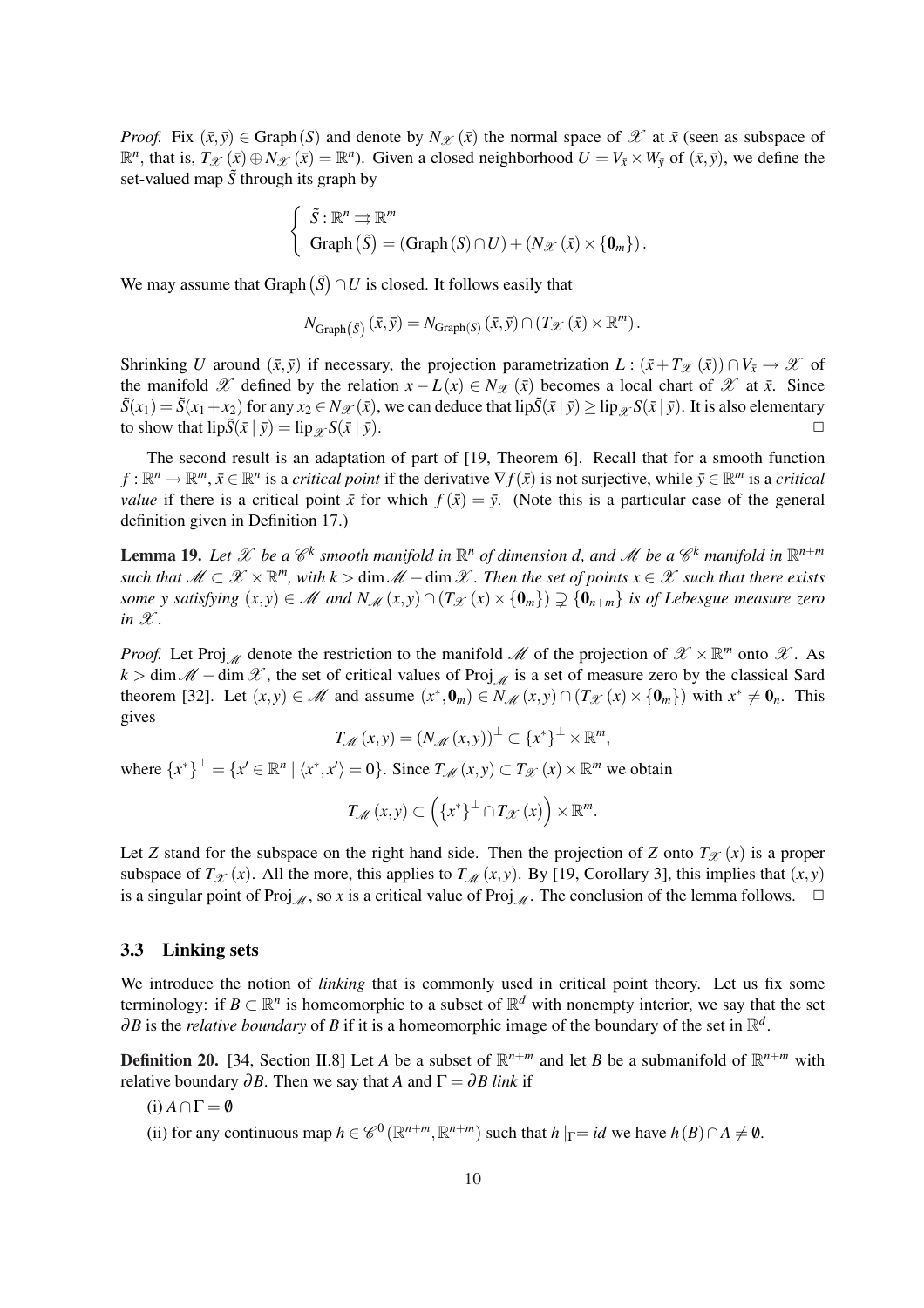In particular, the following result holds. This result will be used in Section 4.

**Theorem 21** (Linking sets). Let  $\mathcal{K}_1$  and  $\mathcal{K}_2$  be linear subspaces such that  $\mathcal{K}_1 \oplus \mathcal{K}_2 = \mathbb{R}^{n+m}$ , and take *any*  $\bar{v} \in \mathcal{K}_1 \setminus \{0\}$ *. Then for*  $0 < r < R$ *, the sets* 

$$
A := \mathbb{S}(0,r) \cap \mathscr{K}_1 \qquad \text{and} \qquad \Gamma := (\mathbb{B}(0,R) \cap \mathscr{K}_2) \cup (\mathbb{S}(0,R) \cap (\mathscr{K}_2 + \mathbb{R}_+ \{\bar{v}\}))
$$

*link.*

*Proof.* Use methods in [34, Section II.8], or infer from Example 3 there. □

We finish this section with two useful results. The first one is well-known (with elementary proof) and is mentioned for completeness.

**Proposition 22.** If  $\mathscr{K}_1$  and  $\mathscr{K}_2$  are subspaces of  $\mathbb{R}^{n+m}$ , then  $\mathscr{K}_1^{\perp} \cap \mathscr{K}_2^{\perp} = \{ \mathbf{0} \}$  if and only if  $\mathscr{K}_1 + \mathscr{K}_2 =$  $\mathbb{R}^{n+m}$ .

The following lemma will be needed in the proof of forthcoming Lemma 31 (Section 4).

**Lemma 23.** If the sets  $\mathbb{B}(0,1)$  and D are homeomorphic, then any homeomorphism f between  $\mathbb{S}(0,1)$ *and* ∂*D can be extended to a homeomorphism*  $F : \mathbb{B}(0,1) \to D$  *so that*  $F |_{S(0,1)} = f$ *.* 

*Proof.* Let  $H : \mathbb{B}(0,1) \to D$  be a homeomorphism between  $\mathbb{B}(0,1)$  and *D* and denote  $h : \mathbb{S}(0,1) \to \partial D$ by  $h = H |_{\mathbb{S}(0,1)}$ . We define the (continuous) function  $F : \mathbb{B}(0,1) \to D$  by

$$
F(x) = \begin{cases} H\left(|x|h^{-1}(f(x/|x|))\right) & \text{if } x \neq \mathbf{0} \\ H\left(\mathbf{0}\right) & \text{if } x = \mathbf{0}. \end{cases}
$$

It is straightforward to check that  $F|_{S(0,1)} = f$ . Let us show that *F* is injective: indeed, if  $F(x_1) = F(x_2)$ , then  $|x_1|h^{-1}(f(x_1/|x_1|)) = |x_2|h^{-1}(f(x_2/|x_2|))$ . If both sides are zero, then  $x_1 = x_2 = 0$ . Otherwise  $|x_1| = |x_2|$  and  $x_1/|x_1| = x_2/|x_2|$ , which implies that  $x_1 = x_2$ .

To see that *F* is a bijection, fix any  $y \in D$ , and let  $x' \in \mathbb{B}(0,1)$  be such that  $y = H(x')$ . If  $x' = 0$ , then  $y = F(0)$ . Otherwise,

$$
y = H\left(|x'|\left(\frac{x'}{|x'|}\right)\right) = H(|x'|\;h^{-1} \circ f\left(f^{-1} \circ h(\frac{x'}{|x'|})\right) = F\left(|x'|\,f^{-1} \circ h(\frac{x'}{|x'|})\right).
$$

This shows that *F* is also surjective, thus a continuous bijection. Since  $\mathbb{B}(0,1)$  is compact, it follows that *F* is a homeomorphism.  $\Box$ 

## 4 Generic continuity of tame set-valued maps

From now on we limit our attention to the class of semialgebraic (or more generally, o-minimal) setvalued maps. In this setting our main result eventually asserts that every such set-valued map is generically strictly continuous (see Section 4.3). To prove this, we shall need several technical lemmas, given in Section 4.2. In Section 4.1 we give preliminary definitions and results of our setting.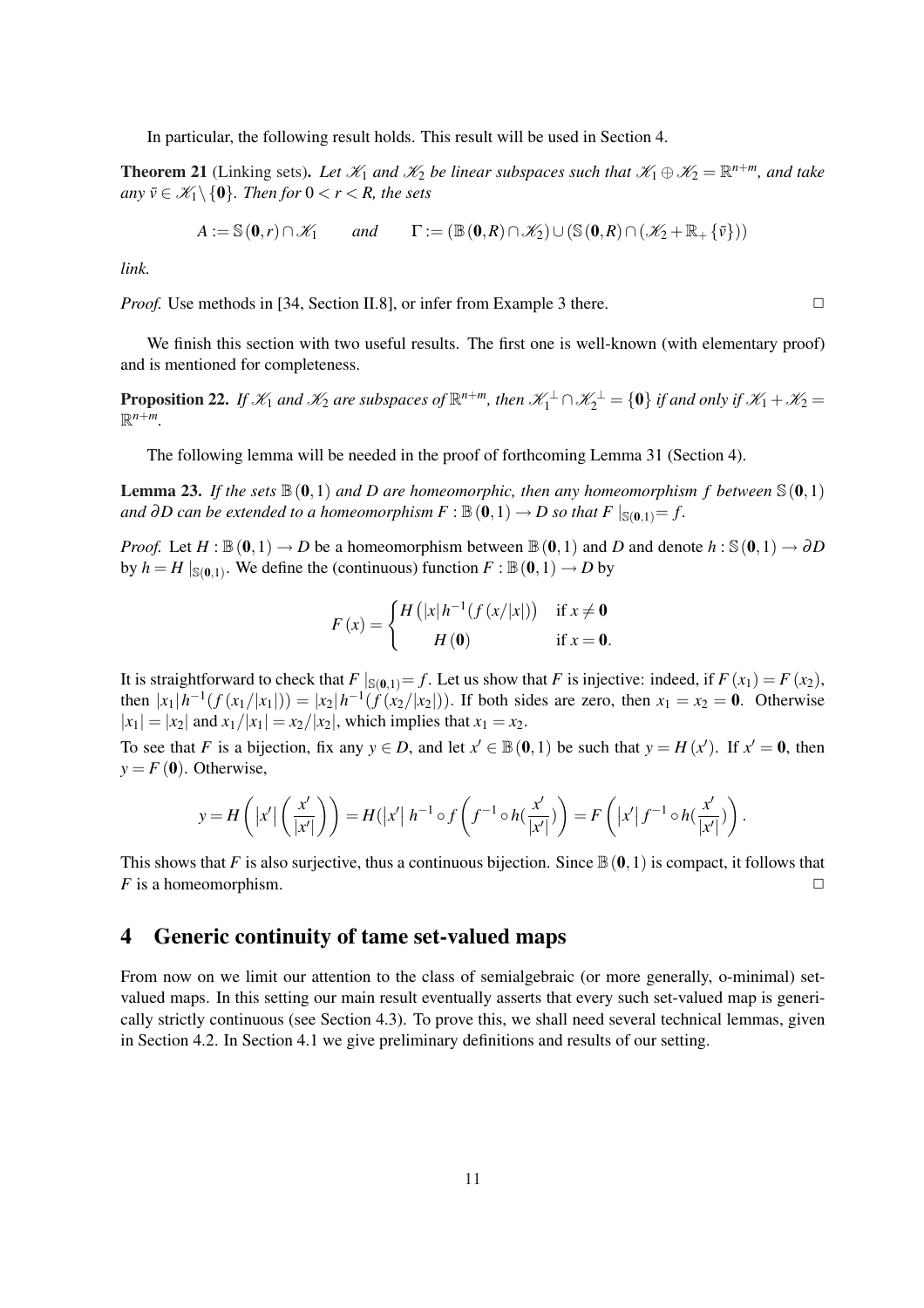#### 4.1 Semialgebraic and definable mappings

In this section we recall basic notions from semialgebraic and o-minimal geometry. Let us define properly the notion of a semialgebraic set ([3], [8]). (We denote by  $\mathbb{R}[x_1,\ldots,x_n]$  the ring of real polynomials of *n* variables.)

**Definition 24** (Semialgebraic set). A subset A of  $\mathbb{R}^n$  is called *semialgebraic* if it has the form

$$
A = \bigcup_{i=1}^k \{x \in \mathbb{R}^n : p_i(x) = 0, q_{i1}(x) > 0, \ldots, q_{i\ell}(x) > 0\},\
$$

where *p*<sub>*i*</sub>, *q*<sub>*i*</sub> ∈ ℝ[*x*<sub>1</sub>,...,*x*<sub>*n*</sub>] for all *i* ∈ {1,...,*k*} and *j* ∈ {1,...,*ℓ*}.

In other words, a set is semialgebraic if it is a finite union of sets that are defined by means of a finite number of polynomial equalities and inequalities. A set-valued map  $S : \mathbb{R}^n \rightrightarrows \mathbb{R}^m$  is called *semialgebraic*, if its graph Graph  $(S)$  is a semialgebraic subset of  $\mathbb{R}^n \times \mathbb{R}^m$ .

An important property of semialgebraic sets is that of Whitney stratification ([12, §4.2], [8, Theorem 6.6]).

**Theorem 25.** *(* $\mathscr{C}^k$  stratification) For any  $k \in \mathbb{N}$  and any semialgebraic subsets  $X_1, \ldots, X_l$  of  $\mathbb{R}^n$ , we can  $w$ rite  $\mathbb{R}^n$  as a disjoint union of finitely many semialgebraic  $\mathscr{C}^k$  manifolds  $\{\mathscr{M}_i\}_i$  (that is,  $\mathbb{R}^n = \cup_{i=1}^I \mathscr{M}_i$ ) *so that each*  $X_j$  *is a finite union of some of the M*<sub>*i*</sub>'s. Moreover, the induced stratification  $\{M_i^j\}_i$  of  $X_j$ *has the Whitney property. This yields in particular that for any sequence*  $\{x_v\}_v \subset \mathcal{M}_i^j$  converging to  $x \in \mathscr{M}_{i_0}^j$  we have

$$
\limsup_{\nu \to \infty} N_{\mathcal{M}_i^j}(x_\nu) \subset N_{\mathcal{M}_{i_0}^j}(x_\nu). \tag{4.1}
$$

Property (4.1) is known as the Whitney-(*a*) property of the stratification (also called *normal regularity* in [19, Definition 5]). The *dimension* dim(*X*) of a semialgebraic set *X* can thus be defined as the dimension of the manifold of highest dimension of its stratification. This dimension is well defined and independent of the stratification of *X* [8, Section 3.3].

As a matter of the fact, semialgebraic sets constitute an *o-minimal structure*. Let us recall the definitions of the latter (see for instance [9], [12]).

**Definition 26** (o-minimal structure). An o-minimal structure on  $(\mathbb{R}, +, .)$  is a sequence of Boolean algebras  $\mathcal{O} = \{ \mathcal{O}_n \}$ , where each algebra  $\mathcal{O}_n$  consists of subsets of  $\mathbb{R}^n$ , called *definable* (in  $\mathcal{O}$ ), and such that for every dimension  $n \in \mathbb{N}$  the following properties hold.

- (i) For any set *A* belonging to  $\mathcal{O}_n$ , both  $A \times \mathbb{R}$  and  $\mathbb{R} \times A$  belong to  $\mathcal{O}_{n+1}$ .
- (ii) If  $\Pi : \mathbb{R}^{n+1} \to \mathbb{R}^n$  denotes the canonical projection, then for any set *A* belonging to  $\mathcal{O}_{n+1}$ , the set  $\Pi(A)$  belongs to  $\mathcal{O}_n$ .
- (iii)  $\mathscr{O}_n$  contains every set of the form  $\{x \in \mathbb{R}^n : p(x) = 0\}$ , for polynomials  $p : \mathbb{R}^n \to \mathbb{R}$ .
- (iv) The elements of  $\mathcal{O}_1$  are exactly the finite unions of intervals and points.

When  $\mathcal O$  is a given o-minimal structure, a function  $f : \mathbb{R}^n \to \mathbb{R}^m$  (or a set-valued mapping  $F : \mathbb{R}^n \to$  $\mathbb{R}^m$ ) is called *definable* (in  $\mathcal{O}$ ) if its graph is definable as a subset of  $\mathbb{R}^n \times \mathbb{R}^m$ .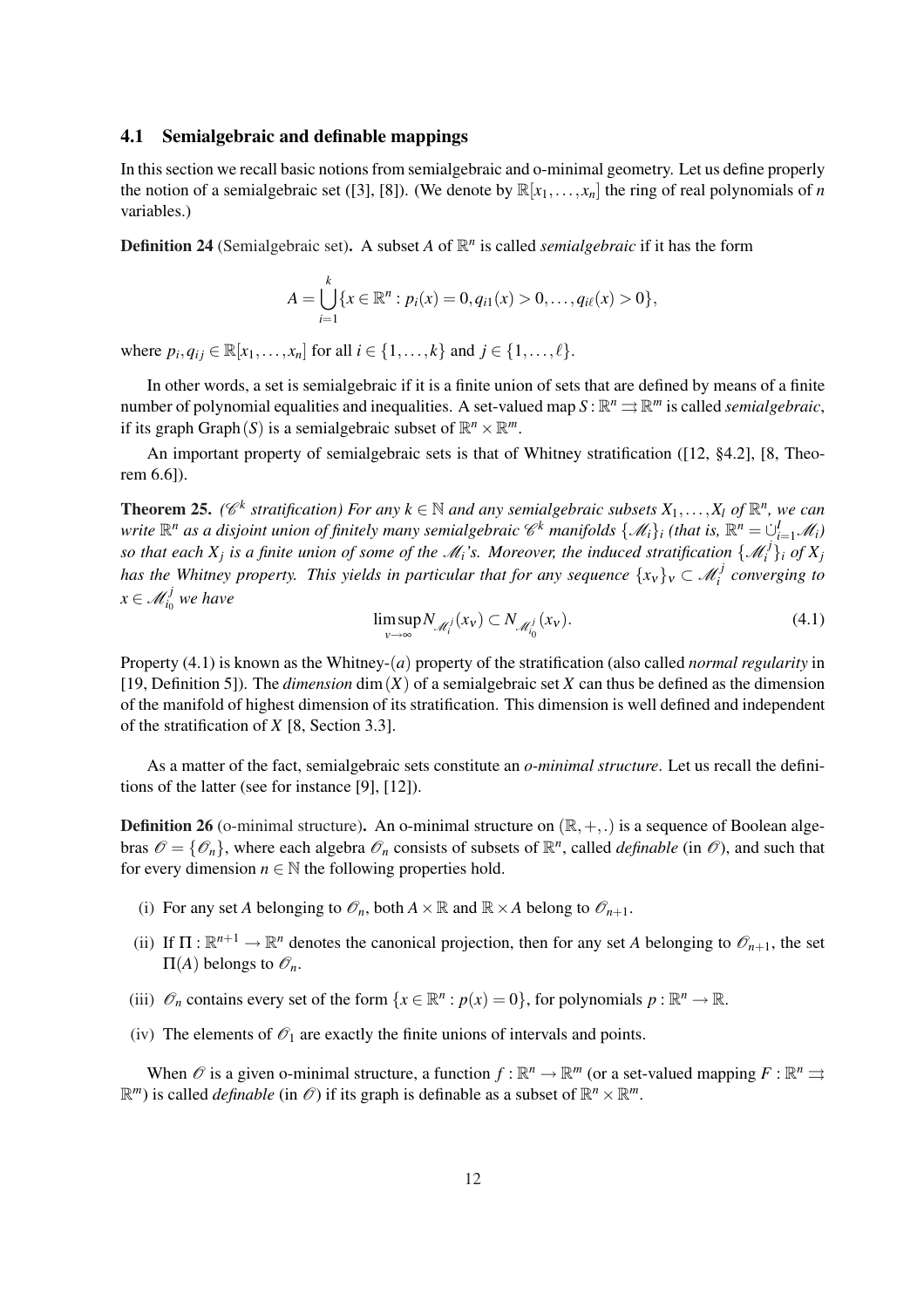It is obvious by definition that semialgebraic sets are stable under Boolean operations. As a consequence of the Tarski-Seidenberg principle, they are also stable under projections, thus they satisfy the above properties. Nonetheless, broader o-minimal structures also exist. In particular, the Gabrielov theorem implies that "globally subanalytic" sets are o-minimal. These two structures in particular provide rich practical tools, because checking semi-algebraicity or subanalyticity of sets in concrete problems of variational analysis is often easy. We refer to [4], [5], and [20] for details. Let us mention that Theorem 25 still holds in an arbitrary o-minimal structure (it is sufficient to replace the word "semialgebraic" by "definable" in the statement). As a matter of the fact, the statement of Theorem 25 can be reinforced for definable sets (namely, the stratification can be taken analytic), but this is not necessary for our purposes.

Remark. Besides formulating our results and main theorem for semialgebraic sets (the reason being their simple definition), the validity of these results is not confined to this class. In fact, all forthcoming statements will still hold for "definable" sets (replace "semialgebraic" by "definable in an o-minimal structure") with an identical proof. Moreover, since our key arguments are essentially of a local nature, one can go even further and formulate the results for the so-called *tame* sets (e.g. [5], [20]), that is, sets whose intersection with every ball is definable in some o-minimal structure. (In the latter case though, slight technical details should be taken into consideration.)

We close this section by mentioning an important property of semialgebraic (more generally, ominimal) sets. Let us recall that (topological) genericity and full measure (*i.e.,* almost everywhere) are different ways to affirm that a given property holds in a large set. However, these notions are often complementary. In particular, it is possible for a (topologically) generic subset of  $\mathbb{R}^n$  to be of null measure, or for a full measure set to be meager (see [26] for example). Nonetheless, this situation disappears in our setting.

**Proposition 27** (Genericity in a semialgebraic setting). Let U,V be semialgebraic subsets of  $\mathbb{R}^n$ , and *assume*  $V \subset U$ . *Consider the following properties:* 

- *(i)*  $V$  *is dense in*  $U$  *;*
- $(i')$  *V* is (topologically) generic in *U*;
- *(ii)*  $U \setminus V$  *is of null (Lebesgue) measure ;*
- *(ii')* the dimension of  $U \setminus V$  is strictly smaller than that of U.

*Then properties*  $(i)$ ,  $(i')$  *are equivalent and imply each of the equivalent properties*  $(ii)$  *and*  $(ii')$ *.* 

**Remark.** An example of sets *U* and *V* in  $\mathbb{R}^2$  satisfying  $(ii)$ ,  $(ii')$  but not  $(i)$ ,  $(i')$  is obtained by setting

$$
U = ([0,1] \times [0,1]) \cup (\{-1\} \times [0,1]) \text{ and } V = (0,1) \times (0,1).
$$

### 4.2 Some technical results

In the sequel we shall always consider a set-valued map  $S: \mathscr{X} \rightrightarrows \mathbb{R}^m$ , where  $\mathscr{X} \subset \mathbb{R}^n$ , and we shall assume that *S* is semialgebraic.

**Theorem 28.** Assume that  $S: \mathscr{X} \rightrightarrows \mathbb{R}^m$  is outer semicontinuous, and the sets  $\mathscr{X} \subset \mathbb{R}^n$  and Graph(S) are *semi-algebraic. Then S is strictly continuous with respect to* X *everywhere except on a set of dimension at most* (dim  $\mathscr{X}$  − 1).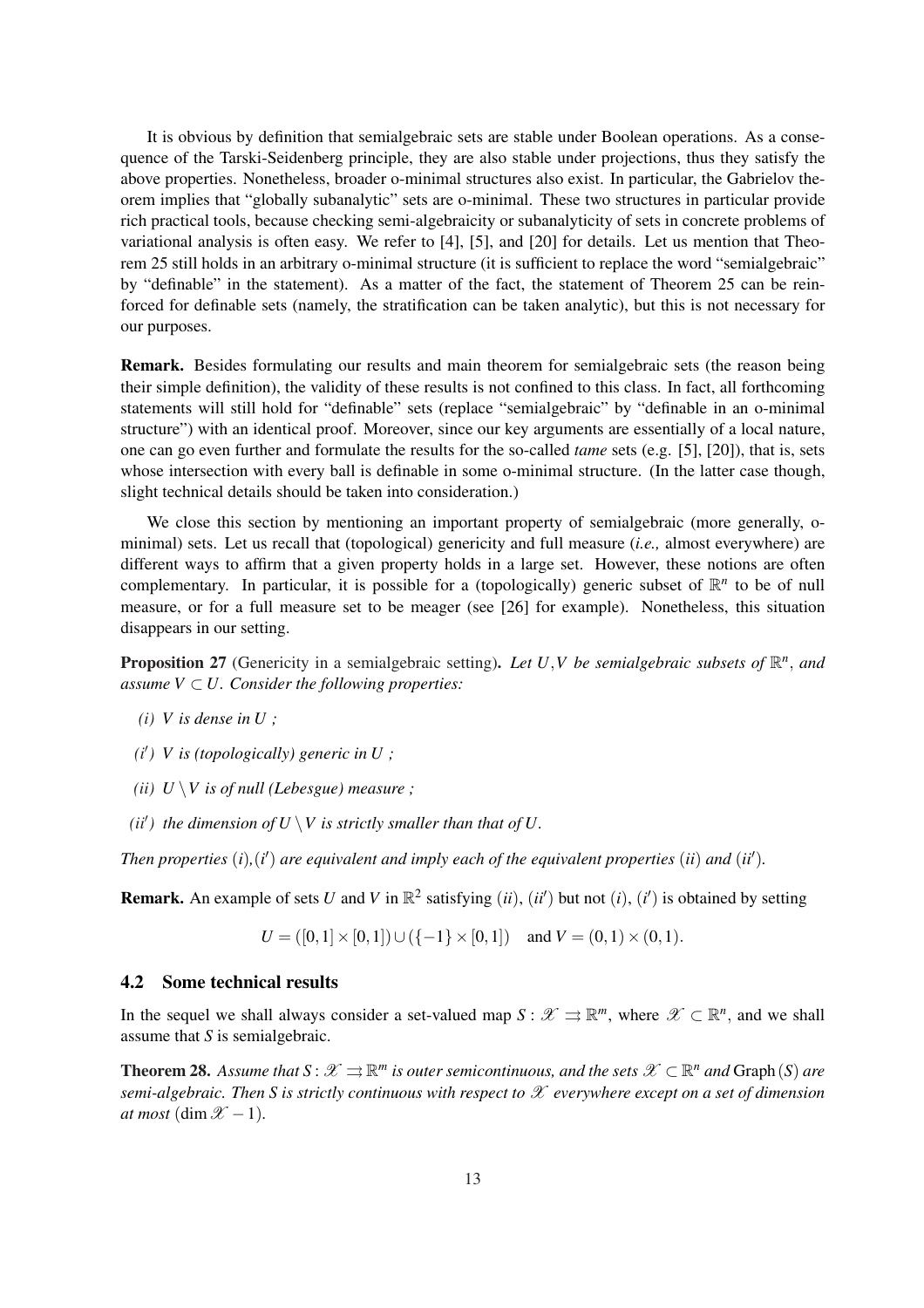*Proof.* The map  $S^{-1}$ :  $\mathbb{R}^m \to \mathcal{X}$  is semialgebraic and has a closed graph. Thus, applying [19, Theorem 6], we conclude that the set of critical values of  $S^{-1}$  as a subset of  $\mathscr X$ , which we call  $\mathscr X'$ , is of smaller dimension than X. This means that for any  $\bar{x} \in \mathcal{X} \setminus \mathcal{X}'$  and  $\bar{y} \in S^{-1}(\bar{x})$ ,  $S^{-1}$  is metrically regular at  $(\bar{v}, \bar{x})$ , or equivalently, that *S* has the Aubin property at  $(\bar{x}, \bar{v})$  and *S* is strictly continuous at  $\bar{x}$ .

The conclusion of the above result can be significantly reinforced, asserting in fact set-valued differentiability in the sense of Definition 11.

**Theorem 29.** Assume that  $S: \mathcal{X} \implies \mathbb{R}^m$  is outer semicontinuous, and the sets  $\mathcal{X} \subset \mathbb{R}^n$  and  $\text{Graph}(S)$ *are semi-algebraic. Then S is set-valued differentiable with respect to* X *everywhere except on a set of dimension at most*  $(\dim(\mathcal{X}) - 1)$ *.* 

*Proof.* Using Theorem 25 we stratify  $\mathscr X$  into a disjoint union of manifolds (strata)  $\{\mathscr X_j\}_j$  and study how *S* behaves on the strata  $\mathscr{X}_i$  of full dimension (that is dim $(\mathscr{X}_i) = \dim(\mathscr{X}) = d \leq n$ ). We stratify the semi-algebraic set Graph(*S*)∩( $\mathscr{X}_j$  ×  $\mathbb{R}^m$ ) into a finite union of disjoint manifolds  $\{\mathscr{M}_k\}_k$ , and let  $\mathscr{M}$  be the stratum that contains  $(\bar{x}, \bar{y})$ .

**Step 1:** To show  $N_{\text{Graph}(S)}(\bar{x}, \bar{y}) \subset N_{\mathcal{M}}(\bar{x}, \bar{y}).$ 

The proof of this step is essentially the key step in the proof of [19, Theorem 6], but we shall include the full proof for the sake of completeness. For  $v \in N_{Graph(S)}(\bar{x}, \bar{y})$ , we can write *v* as a limit of Fréchet normal vectors  $v_i \in N_{Graph(S)}(x_i, y_i)$  with  $(x_i, y_i) \to (\bar{x}, \bar{y})$ . Passing to a subsequence if necessary, we may assume that the sequence  $\{(x_i, y_i)\}_i$  belongs to the same stratum, say  $\mathscr{M}_{k^*}$  and  $v_i \in \hat{N}_{\mathscr{M}_{k^*}}(x_i, y_i)$  (note that  $\mathcal{M}_{k^*} \subset \text{Graph}(S)$ ). Since  $\mathcal{M}_{k^*}$  is a smooth manifold, we have  $\hat{N}_{\mathcal{M}_{k^*}}(x_i, y_i) = N_{\mathcal{M}_{k^*}}(x_i, y_i) = [T_{\mathcal{M}_{k^*}}(x_i, y_i)]^{\perp}$ . Using the Whitney property (normal regularity) of the stratification, we deduce that *v* must lie in some  $N_{\mathscr{M}}(\bar{x},\bar{y}).$ 

Step 2: To show that if

$$
N_{\mathscr{M}}(\bar{x}, \bar{y}) \cap [T_{\mathscr{X}_j}(\bar{x}) \times \{\mathbf{0}_m\}] = \{\mathbf{0}_{n+m}\},\tag{4.2}
$$

then *S* is pseudo strictly differentiable at  $\bar{x}$  for  $\bar{y}$ .

Let  $d := \dim(\mathcal{X}_j)$ . The dimension of  $T_{\mathcal{X}_j}(\bar{x}) \times \mathbb{R}^m$  is  $d + m$ , and the dimension of  $T_{\mathcal{X}_j}(\bar{x}) \times \{0_m\}$  is *d*. If (4.2) holds, then the dimension of  $N_M(\bar{x}, \bar{y}) \cap [T_{\mathscr{X}_{j}}(\bar{x}) \times \mathbb{R}^m]$  is at most *m*.

We try to find a linear map  $T : \mathbb{R}^n \to \mathbb{R}^m$  such that *S* is pseudo strictly *T*-differentiable at  $\bar{x}$  for  $\bar{y}$ relative to  $\mathscr{X}_j$ . This is equivalent to finding *T* such that *S*−*T* has the Aubin property with modulus 0 at *x* for  $\bar{y}$ −*T*(*x*̄) relative to  $\mathcal{X}_j$ . By Proposition 18, this is in turn equivalent to

$$
N_{\text{Graph}(S-T)}(\bar{x}, \bar{y}-T(\bar{x})) \cap [T_{\mathscr{X}_j}(\bar{x}) \times \mathbb{R}^m] \subset \{\mathbf{0}_n\} \times \mathbb{R}^m.
$$
 (4.3)

We now evaluate  $N_{Graph(S-T)}(\bar{x}, \bar{y}-T(\bar{x})) \cap [T_{\mathscr{X}_{j}}(\bar{x}) \times \mathbb{R}^{m}]$ . Note that  $Graph(S-T) = L(Graph(S)),$ where  $L : \mathbb{R}^n \times \mathbb{R}^m \to \mathbb{R}^n \times \mathbb{R}^m$  is a linear isomorphism defined by

$$
L(x, y) := (x, y - T(x)).
$$

By [31, Theorem 6.43], we have

$$
N_{\mathrm{Graph}(S-T)}(\bar{x}, \bar{y}-T(\bar{x}))\cap [T_{\mathscr{X}_j}(\bar{x})\times \mathbb{R}^m]=(L^*)^{-1}\big(N_{\mathrm{Graph}(S)}(\bar{x}, \bar{y})\cap [T_{\mathscr{X}_j}(\bar{x})\times \mathbb{R}^m]\big).
$$

(Apply [31, Theorem 6.43] for *F* equal to the linear map *L* to get "⊂", then taking  $F^{-1}$  we obtain "⊃".) We can easily see that *L* can be represented in a matrix form as

$$
L \equiv \left( \begin{array}{cc} \mathbf{I} & \mathbf{0} \\ -T & \mathbf{I} \end{array} \right),
$$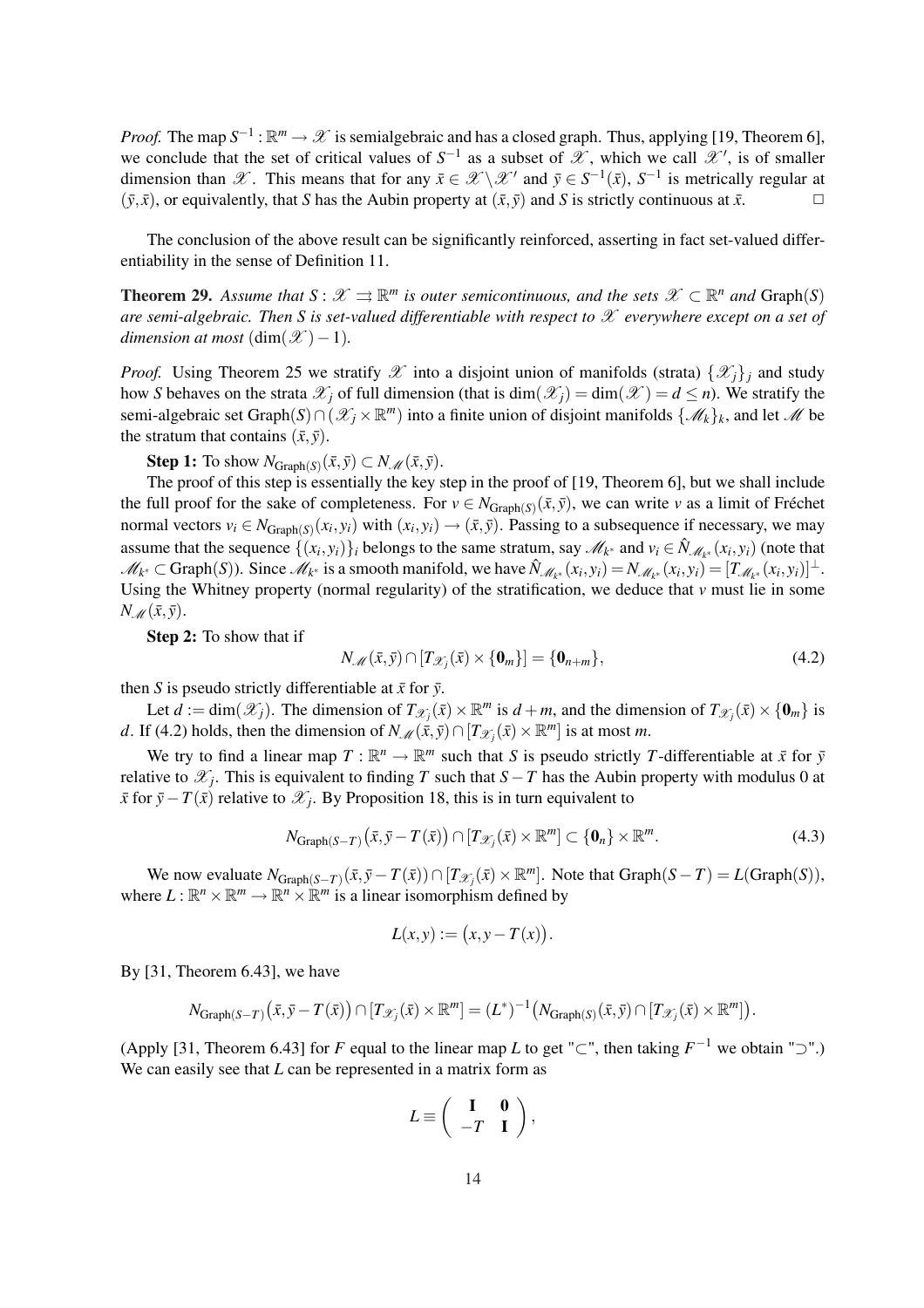which gives for the adjoint map  $L^*$  and its inverse  $(L^*)^{-1}$  correspondingly, the representations

$$
L^* \equiv \left( \begin{array}{cc} \mathbf{I} & -T^* \\ \mathbf{0} & \mathbf{I} \end{array} \right); \quad (L^*)^{-1} \equiv \left( \begin{array}{cc} \mathbf{I} & T^* \\ \mathbf{0} & \mathbf{I} \end{array} \right).
$$

Let  $\{(u_i, v_i)\}_{i=1}^m$  be a set of *m* linearly independent vectors whose span contains  $N_{Graph(S)}(\bar{x}, \bar{y}) \cap [T_{\mathscr{X}_j}(\bar{x}) \times$  $\mathbb{R}^m$  and satisfy ¢

$$
\mathrm{span}\big(\{(u_i,v_i)\}_{i=1}^m\big)\cap[T_{\mathscr{X}_j}(\bar{x})\times\{\mathbf{0}_m\}]=\{\mathbf{0}_{n+m}\}.
$$

This ensures that  $\{v_i\}_{i=1}^m$  are linearly independent. Let  $T_1: T_{\mathscr{X}_j}(\bar{x}) \to \mathbb{R}^m$  be such that  $(u_i + T_1^*(v_i), v_i) \in$  $\{0_n\} \times \mathbb{R}^m$  for all  $1 \le i \le m$ , or equivalently  $T_1^*(v_i) = -u_i$ . The linear map  $T_1 : T_{\mathscr{X}_j}(\bar{x}) \to \mathbb{R}^m$  is thus determined from  $T_1^* : \mathbb{R}^m \to T_{\mathscr{X}_j}(\bar{x})$  and can be extended into a linear map  $T : \mathbb{R}^n \to \mathbb{R}^m$  by setting  $T(u) = 0$ , for all  $u \in N_{\mathscr{X}_i}(\bar{x})$ . Then (4.3) holds.

Step 3: Wrapping up: Lemma 19 and Step 1 tell us that for all  $\bar{x} \in \mathcal{X}$  except on a subset of  $\mathcal{X}$  of dimension at most  $d-1$ ,  $N_{\text{Graph}(S)}(\bar{x}, \bar{y}) \cap [T_{\mathscr{X}_{i}}(\bar{x}) \times {\bf{0}}_m] = {\bf{0}}_{n+m}$  for all  $\bar{y} \in S(\bar{x})$ . Step 2 then allows us to conclude that *S* is set-valued differentiable except on a subset of  $\mathcal X$  of dimension smaller than *d*.  $\Box$ 

Remark. Note that the domain of *S*

$$
dom(S) := \{ x \in \mathcal{X} : S(x) \neq \emptyset \},
$$

being the projection to  $\mathbb{R}^n$  of the semialgebraic set Graph(*S*), is always semialgebraic. Thus, if *S* has nonempty values, the above assumption " $\mathscr X$  semialgebraic" becomes superfluous. In any case, one can eliminate this assumption from the statement and replace  $\mathscr X$  by  $\mathscr X' := \text{dom}(S)$  the domain of *S*.

The next lemma will be crucial in the sequel. We shall first need some notation. In the sequel we denote by

$$
\mathscr{L} := \{ \mathbf{0}_n \} \times \mathbb{R}^m \tag{4.4}
$$

as a subspace of  $\mathbb{R}^n \times \mathbb{R}^m$  and we denote by  $\bar{S} : \mathbb{R}^n \implies \mathbb{R}^m$  the set-valued map whose graph is the closure of the graph of *S*, that is, ¢

$$
Graph\left(\bar{S}\right) = cl\left(Graph\left(S\right)\right).
$$

**Lemma 30.** Let  $S : \mathbb{R}^n \rightrightarrows \mathbb{R}^m$  be a closed-valued semialgebraic set-valued map. For any  $k > 0$ , there is a  $\mathscr{C}^k$  stratification  $\{\mathscr{M}_i\}_i$  of  $\text{Graph}(S)$  such that if  $S(\bar{x})\neq \bar{S}(\bar{x})$  for some  $\bar{x}\in\mathbb{R}^n$ , then there exist  $\bar{y}\in\mathbb{R}^m$ , *a* stratum  $\mathcal{M}_i$  of the stratification of Graph(*S*) and a neighborhood *U* of  $(\bar{x}, \bar{y})$  such that  $(\bar{x}, \bar{y}) \in cl(\mathcal{M}_i)$ *and*

$$
((\bar{x},\bar{y})+\mathscr{L})\cap\mathscr{M}_i\cap U=\emptyset.
$$

*Proof.* By Theorem 25 we stratify Graph(*S*) into a disjoint union of finitely many manifolds, that is Graph(*S*) =  $\cup_i$  *M*<sub>*i*</sub>. Consider the set-valued map  $S_i$ :  $\mathbb{R}^n \implies \mathbb{R}^m$  whose graph consists of the manifold M<sub>i</sub>. Let further  $\dot{S}_i : \mathbb{R}^n \rightrightarrows \mathbb{R}^m$  be the map such that  $\dot{S}_i(x) = cl(S_i(x))$  for all x, and  $\bar{S}_i : \mathbb{R}^n \rightrightarrows \mathbb{R}^m$  be the  $\mathcal{M}_i$ . Let further  $S_i : \mathbb{R}^n \to \mathbb{R}^n$  be the map such that  $S_i(x) = \text{CI}(S_i(x))$  for all x, and  $S_i : \mathbb{R}^n \to \mathbb{R}^n$  be the map whose graph is cl (Graph $(S_i)$ ), also equal to cl (Graph $(\dot{S}_i)$ ). Both  $\dot{S}_i$  and example, [8]), and there exists a stratification of cl(Graph(*S*)) such that the graphs of  $S_i$ ,  $\dot{S}_i$  and  $\bar{S}_i$  can be represented as a finite union of strata of that stratification, by Theorem 25 again.

We now prove that if  $S(\bar{x}) \neq \bar{S}(\bar{x})$ , then there is some *i* such that  $\dot{S}_i$  is not outer semicontinuous at  $\bar{x}$ . Indeed, in this case there exists  $\bar{y}$  such that  $(\bar{x}, \bar{y}) \in cl(Graph(S))\backslash Graph(S)$ . Note that  $cl(Graph(S)) =$  $\cup_i$ Graph $(\overline{S}_i)$ . This means that  $(\overline{x}, \overline{y})$  must lie in Graph $(\overline{S}_i)$  \Graph $(\overline{S}_i)$  for some *i*, which means that  $\overline{S}_i$ is not outer semicontinuous at  $\bar{x}$  as claimed.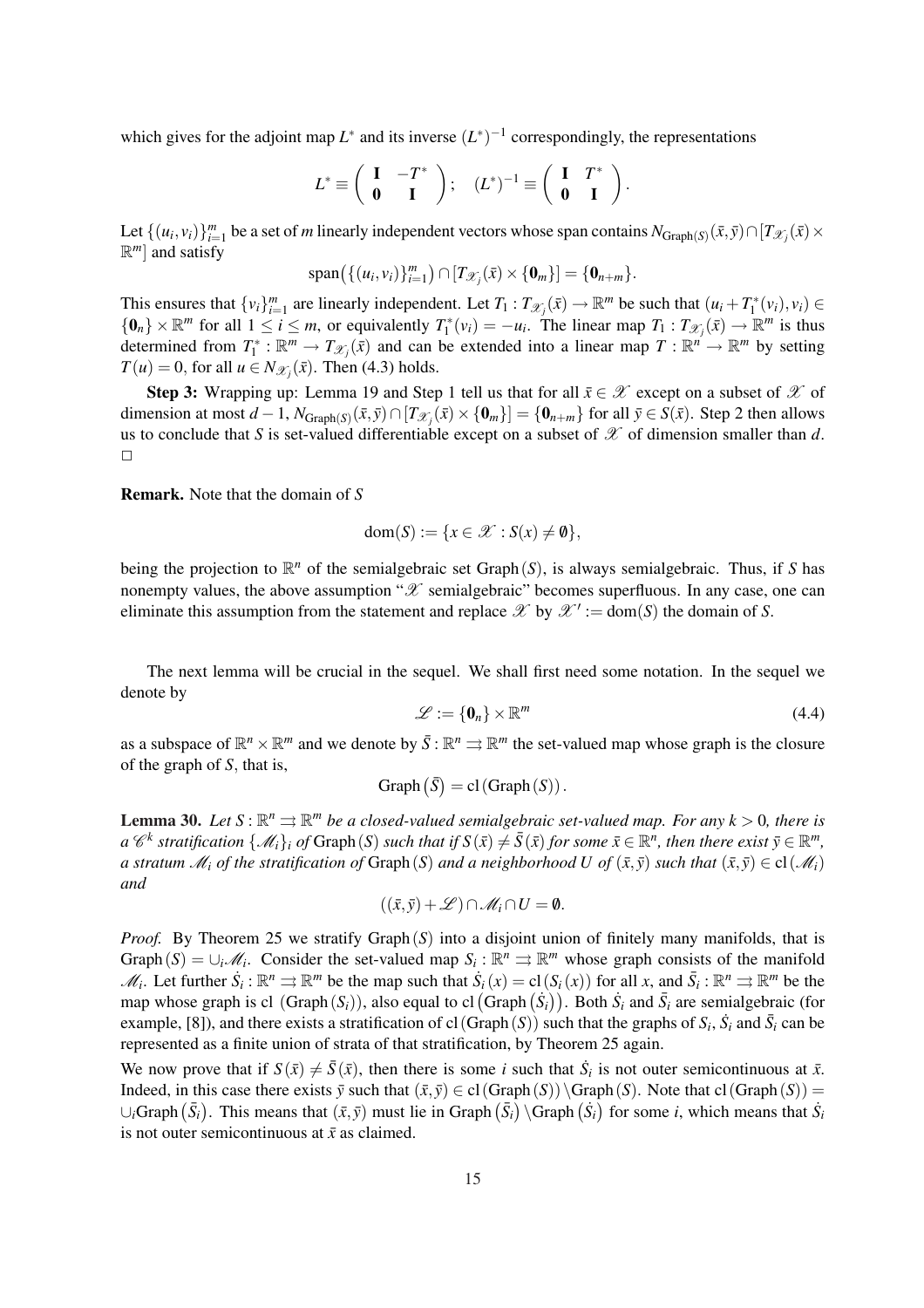Obviously  $(\bar{x}, \bar{y}) \in cl(\mathcal{M}_i)$ . Suppose that  $((\bar{x}, \bar{y}) + \mathcal{L}) \cap \mathcal{M}_i \cap U \neq \emptyset$  for all neighborhoods *U* containing  $(\bar{x}, \bar{y})$ . Then there is a sequence  $y_j \to \bar{y}$  such that  $(\bar{x}, y_j) \in \mathcal{M}_i$ . Since  $\dot{S}_i$  is closed-valued, this would yield  $(x, y)$ . Then there is a sequence  $y_j \to y$  such that  $(x, y_j) \in M_i$ . Since  $S_i$  is closed-valued, this would yield  $(\bar{x}, \bar{y}) \in \text{Graph}(\dot{S}_i)$ , which contradicts  $(\bar{x}, \bar{y}) \notin \text{Graph}(\dot{S}_i)$  earlier. <br> □

Keeping now the notation of the proof of the previous lemma, let us set  $\bar{z} := (\bar{x}, \bar{y})$ . Let further  $\mathcal{M}_i, \mathcal{M}'$  be the strata of cl(Graph(*S*)) such that  $z \in \mathcal{M}' \subset cl(\mathcal{M}_i)$ . In the next lemma we are working with normals on manifolds, so it does not matter which kind of normal in Definition 4 we consider.

**Lemma 31.** *Suppose there is a neighborhood U of*  $\bar{z}$  *such that*  $\bar{z} \in M'$ ,  $M' \subset cl(M_i)$  *and*  $(\bar{z} + \mathcal{L}) \cap$  $\mathcal{M}_i \cap U = \emptyset$ , where  $\mathcal{L}$  is defined in (4.4). Then  $N_{\mathcal{M}'}(\bar{z}) \cap \mathcal{L}^{\perp} \supseteq \{0_{n+m}\}.$ 

*Proof.* We prove the result by contradiction. Suppose that  $N_M(\overline{z}) \cap \mathscr{L}^{\perp} = \{0_{n+m}\}\$ . Then  $T_M(\overline{z}) + \mathscr{L} =$  $\mathbb{R}^{n+m}$  by Proposition 22. We may assume, by taking a submanifold of M' if necessary, that dim  $\mathcal{M}^{\prime}=n$ so that dim  $\mathcal{M}$  + dim  $\mathcal{L} = n + m$  and  $T_{\mathcal{M}'}(\bar{z}) \oplus \mathcal{L} = \mathbb{R}^{n+m}$ . Owing to the so-called wink lemma (see [11, Proposition 5.10] *e.g.*) we may assume that  $\dim M_i = n + 1$ .

(Case  $m = 1$ ) We first consider the case where  $m = 1$ . In this case, the subspace  $\mathscr L$  is a line whose spanning vector  $v = (0, 1)$  is not in  $T_M(v)$ . There is a neighborhood *U'* of  $\overline{z}$  such that  $U' \subset U$ ,  $\mathcal{M}' \cap U'$ equals  $f^{-1}(0)$  for some smooth function  $f: U' \to \mathbb{R}$  (local equation of  $\mathcal{M}'$ ), and  $\mathcal{M}_i \cap U' = f^{-1}((0, \infty))$ . The gradient  $\nabla f(\bar{z})$  is nonzero and is not orthogonal to *v* since  $T_M(\bar{z})$  is the set of vectors orthogonal to  $\nabla f(\bar{z})$  and  $T_M(\bar{z}) \oplus \mathscr{L} = \mathbb{R}^{n+1}$ . There are points in  $(\bar{z} + \mathscr{L}) \cap U'$  such that f is positive, which means that  $(\bar{z} + \mathcal{L}) \cap \mathcal{M}_i \cap U' \neq \emptyset$ , contradicting the stipulated conditions. Therefore, we assume that  $m > 1$ for the rest of the proof.

(Case  $m > 1$ ) As in the previous case, we shall eventually prove that  $(\bar{z} + \mathscr{L}) \cap \mathscr{M}_i \cap U' \neq \emptyset$  reaching to a contradiction. To this end, let us denote by  $h_0$  the (semialgebraic) homeomorphism of  $\mathbb{R}^{n+m}$  to  $\mathbb{R}^{n+m}$  which, for some neighborhood  $V \subset U$  of  $\bar{z}$ , maps homeomorphically  $V \cap (\mathcal{M}_i \cup \mathcal{M}')$  to  $\mathbb{R}^n \times$  $(\mathbb{R}_+ \times \{0_{m-1}\}) \subset \mathbb{R}^{n+m}$  and  $V \cap \mathcal{M}'$  to  $\mathbb{R}^n \times \{0_m\}$  (see [8, Theorem 3.12] *e.g.*).

*Claim.* We first show that there exists a closed neighborhood  $W \subset V$  of  $\overline{z}$  such that  $W \cap M'$  and  $∂W ∩ M<sub>i</sub>$  are both homeomorphic to  $\mathbb{B}^n$  and  $W ∩ M' = \mathbb{B}^{n+m} (\bar{z}, R_1) ∩ M'$  for some  $R_1 > 0$ .

Since  $\mathcal{M}'$  is a smooth manifold, there exists  $R_1 > 0$  such that  $\mathbb{B}^{n+m}(\bar{z}, R_1) \cap \mathcal{M}'$  is homeomorphic (in fact, diffeomorphic) to  $(T_{\mathcal{M}'}(\bar{z}) + \bar{z}) \cap \mathbb{B}^{n+m}(\bar{z}, R_1)$ , which in turn is homeomorphic to  $\mathbb{B}^n$ , as is shown by the homeomorphism:  $\overline{a}$  $\mathbf{r}$ 

$$
z \mapsto \left(\frac{|z-\bar{z}|}{|P(z)-\bar{z}|}\left(P(z)-\bar{z}\right)\right)+\bar{z},
$$

where *P* denotes the projection onto the tangent space  $\bar{z} + T_M(\bar{z})$ . Consider the image of  $\mathbb{B}^{n+m}(\bar{z}, R_1) \cap$  $\mathcal{M}'$  under the map  $h_0$ . This image lies in the set  $\mathbb{R}^n \times \{0_m\}$ . Therefore, for  $r_1 > 0$  sufficiently small, the set  $W = h_0^{-1} (h_0(\mathbb{B}^{n+m}(\bar{z}, R_1) \cap \mathcal{M}') + [-r_1, r_1]^m)$  satisfies the required properties, concluding the proof of our claim.

Let us further fix  $v \in \mathcal{L} \setminus \{0\}$  and consider the set

$$
\Gamma':=\underbrace{\left(\mathbb{B}^{n+m}\left(\bar{z},R\right)\cap\left(\bar{z}+T_{\mathscr{M}'}\left(\bar{z}\right)\right)\right)}_{\Gamma'_{1}}\cup\underbrace{\left(\mathbb{S}^{n+m-1}\left(\bar{z},R\right)\cap\left(\bar{z}+T_{\mathscr{M}'}\left(\bar{z}\right)+\mathbb{R}_{+}\left\{v\right\}\right)\right)}_{\Gamma'_{2}}
$$

.

Setting

$$
A := \mathbb{S}^{n+m-1}(\bar{z},r) \cap \mathscr{L}, \text{ where } 0 < r < R,
$$

we immediately get that the sets *A* and Γ' link (*cf.* Theorem 21). Based on this, our objective is to prove that the sets *A* and  $\Gamma$  also link, where  $\Gamma$  is defined by

$$
\Gamma = \underbrace{(W \cap \mathscr{M}')}_{\Gamma_1} \cup \underbrace{(\partial W \cap (\mathscr{M}_i \cup \mathscr{M}'))}_{\Gamma_2},
$$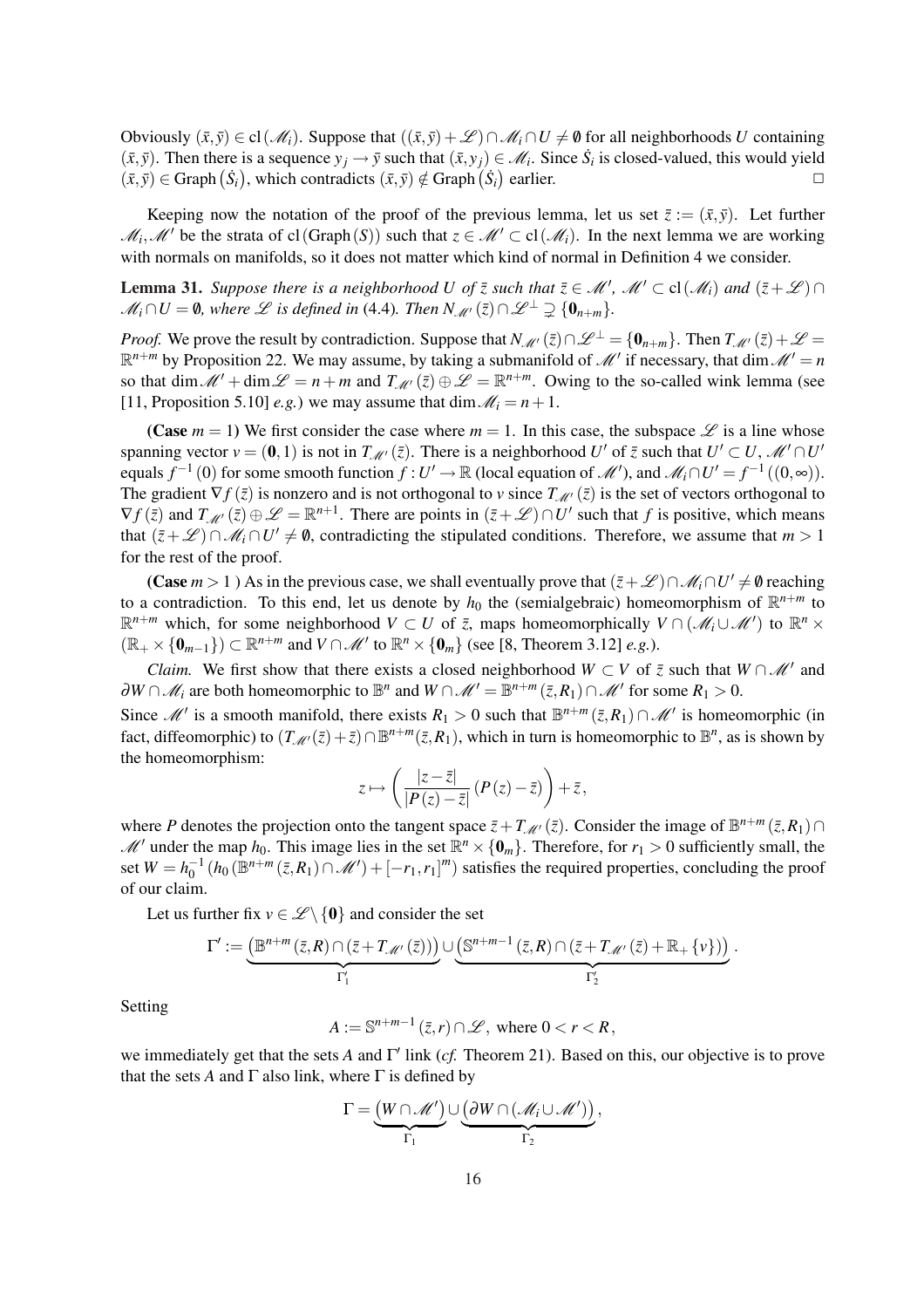

Figure 4.1: Linking sets  $(A, \Gamma')$  and  $(A, \Gamma)$ .

provided  $r > 0$  is chosen appropriately. Once we succeed in doing so, we apply Definition 20 (for  $h = id$ ) to deduce that  $(\bar{z} + \mathcal{L}) \cap \mathcal{M}_i \cap U \neq \emptyset$ , which contradicts our initial assumptions. Figure 4.1 illustrates the sets *A*,  $\Gamma$  and  $\Gamma'$  for  $n = 1$  and  $m = 2$ .

For the sequel, we introduce the notation " $\stackrel{\simeq}{\longrightarrow}$ " in  $f: D_1 \stackrel{\simeq}{\longrightarrow} D_2$  to mean that  $f$  is a homeomorphism between the sets  $D_1$  and  $D_2.$  In Step 1 and Step 2, we define a continuous function  $H$  :  $\big(\mathbb{B}^{n+1}\left(0,1\right)\times\{0\}\big)$   $\cup$  $(\mathbb{S}^n(0,1) \times [0,2]) \to \mathbb{B}^{n+m}(\bar{z},R)$  that will be used in Step 3.

**Step 1: Determine** *H* on  $(\mathbb{B}^{n+1}(0,1) \times \{0\})$ ¢  $\cup$  ( $\mathbb{S}^n$  (**0**, 1)  $\times$  [0, 2]).

In Steps 1 (*a*) to 1 (*c*), we define a continuous function *H* on  $\mathbb{S}^n(0,1) \times [0,2]$  so that *H*  $|_{\mathbb{S}^n(0,1) \times [0,2]}$  is a homotopy between  $\Gamma$  and  $\Gamma'$ . More precisely, denoting by

$$
\mathbb{S}^n_+\left(0,1\right):=\mathbb{S}^n\left(0,1\right)\cap\left(\mathbb{R}^n\times\left[0,\infty\right)\right),\newline\mathbb{S}^n_-\left(0,1\right):=\mathbb{S}^n\left(0,1\right)\cap\left(\mathbb{R}^n\times\left(-\infty,0\right]\right),\newline
$$

we want to define *H* in such a way that its restrictions

 $H\left(\cdot,0\right)|_{\mathbb{S}^{n}_{+}(\mathbf{0},1)}:\mathbb{S}^{n}_{+}(\mathbf{0},1) \xrightarrow{\simeq} \Gamma_{1} \subset \mathbb{R}^{n+m},$  $H\left(\cdot,0\right)|_{\mathbb{S}^n_-(0,1)}:\mathbb{S}^n_-\left(0,1\right)\xrightarrow{\simeq}\Gamma_2\subset\mathbb{R}^{n+m},$  $H\left(\cdot,2\right)|_{\mathbb{S}^{n}_{+}(\mathbf{0},1)}:\mathbb{S}^{n}_{+}(\mathbf{0},1)\xrightarrow{\simeq}\Gamma'_{1}\subset\mathbb{R}^{n+m},$  $H\left(\cdot,2\right)|_{\mathbb{S}_{-}^{n}\left(0,1\right)}:\mathbb{S}_{-}^{n}\left(0,1\right)\xrightarrow{\simeq}\Gamma_{2}^{\prime}\subset\mathbb{R}^{n+m},$ 

are homeomorphisms between the respective spaces. Note that both  $\mathbb{S}^n_+$  (0, 1) and  $\mathbb{S}^n_-$  (0, 1) are homeomorphic to  $\mathbb{B}^n(0,1)$ . For notational convenience, we denote by  $\mathbb{S}^n_-(0,1)$  the set  $\mathbb{S}^n(0,1)\cap(\mathbb{R}^n\times\{0\})=$  $\mathbb{S}^{n-1}(0,1)\times\{0\}.$ 

*Step 1 (a)*. **Determine** *H* on  $\mathcal{S}(0,1) \times [0,1]$ . Since  $\partial W \cap cl \mathcal{M}_i$  is a closed set that does not contain  $\bar{z}$ , there is some  $R > 0$  such that  $(\partial W \cap \mathcal{M}_i) \cap$  $\mathbb{B}^{n+m}(\bar{z},R) = \emptyset$  and  $\mathbb{B}^{n+m}(\bar{z},R) \subset U$ . We proceed to create the homotopy *H* so that

$$
H(\cdot,1) \mid_{\mathbb{S}_+^n(\mathbf{0},1)} : \mathbb{S}_+^n(\mathbf{0},1) \xrightarrow{\simeq} \Gamma_1'' \subset \mathbb{R}^{n+m},
$$
  

$$
H(\cdot,1) \mid_{\mathbb{S}_-^n(\mathbf{0},1)} : \mathbb{S}_-^n(\mathbf{0},1) \xrightarrow{\simeq} \Gamma_2'' \subset \mathbb{R}^{n+m},
$$

where

$$
\Gamma_1'' = \mathbb{B}^{n+m}(\bar{z}, R) \cap \mathcal{M}',
$$
  
and 
$$
\Gamma_2'' \subset \mathbb{S}^{n+m-1}(\bar{z}, R) \text{ is homeomorphic to } \Gamma_2.
$$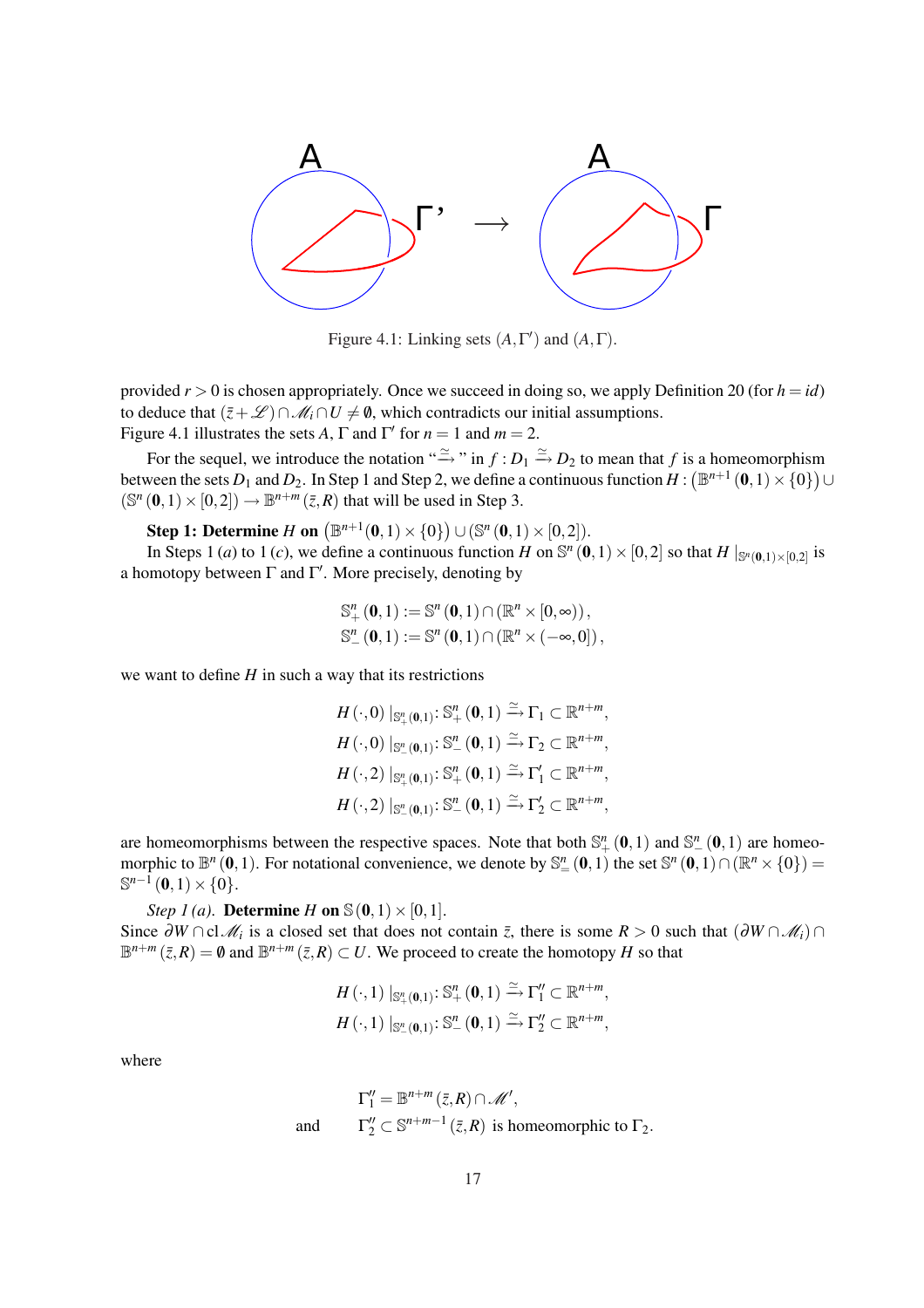The first homotopy between  $\Gamma_1$  and  $\Gamma''_1$  can be chosen such that  $H(s,t) \in \mathcal{M}'$  for all  $s \in \mathbb{S}^n_+(0,1)$  and  $t \in [0,1]$ . We also require that  $d(\bar{z}, H(s,t)) \ge R$  for all  $s \in \mathbb{S}^n_=(0,1)$  and  $t \in [0,1]$ , which does not present any difficulties.

For the second homotopy between  $\Gamma_2$  and  $\Gamma''_2$ , we first extend  $H\left(\cdot,1\right)$  so that  $H\left(\cdot,1\right)|_{\mathbb{S}^n\left({\bf 0},1\right)}\stackrel{\simeq}{\to}$  $\Gamma''_1 \cup \Gamma''_2$  is a homeomorphism between the corresponding spaces. This is achieved by showing that there is a homeomorphism  $H(\cdot,1) \mid_{\mathbb{S}_{-}^{n}(0,1)}$  between  $\mathbb{S}_{-}^{n}(0,1)$  and  $\Gamma''_2$ . Let  $h_2 : \mathbb{B}^n(0,1) \xrightarrow{\simeq} \mathbb{S}_{-}^n(0,1)$  be a homeomorphism between  $\mathbb{B}^n(\mathbf{0},1)$  and  $\mathbb{S}^n_-(\mathbf{0},1)$ . Then  $H(\cdot,1) \mid_{\mathbb{S}^n_-(\mathbf{0},1)} \circ h_2 \mid_{\mathbb{S}^{n-1}(\mathbf{0},1)} : \mathbb{S}^{n-1}(\mathbf{0},1) \xrightarrow{\simeq} \partial \Gamma_2''$ . By Lemma 23 this can be extended to a homeomorphism  $G : \mathbb{B}^n(\mathbf{0},1) \xrightarrow{\simeq} \Gamma''_2$ . Define  $H(\cdot,1) |_{\mathbb{S}^n_{-}(\mathbf{0},1)}$ :  $\mathbb{S}^n_-\left(\mathbf{0},1\right)\xrightarrow{\simeq}\Gamma''_2\text{ by }H\left(\cdot,1\right)|_{\mathbb{S}^n_-\left(\mathbf{0},1\right)}=G\circ h_2^{-1}.$ 

It remains to resolve *H* on  $\mathbb{S}^n_-(0,1) \times (0,1)$ . Note that the sets

$$
H\left(\mathbb{S}^n_=(0,1)\times[0,1]\right),\quad H\left(\mathbb{S}^n_-(0,1)\times\{0\}\right)=\Gamma_2\quad\text{and}\quad H\left(\mathbb{S}^n_-(0,1)\times\{1\}\right)=\Gamma_2''
$$

are all of dimension at most *n*, so the radial projection of these sets onto  $\mathbb{S}^{n+m-1}(\bar{z},R)$  is of dimension at most *n*. Since  $\mathbb{S}^{n+m-1}(\bar{z},R)$  is of dimension at least  $n+1$ , we can find some point  $p \in \mathbb{S}^{n+m-1}(\bar{z},R)$  not lying in the radial projections of these sets. The set

$$
D := \mathbb{R}^{n+m} \setminus ((\mathbb{R} \setminus \{p-\bar{z}\}) + \{\bar{z}\}) \cup \mathring{\mathbb{B}}^{n+m}(\bar{z},R))
$$

is homeomorphic to  $\mathbb{R}^{n+m}$ , so by the Tietze extension theorem (see for example [25]), we can extend *H* continuously to  $\mathbb{S}^n_-(0,1) \times [0,1]$  so that  $H(\mathbb{S}^n_-(0,1) \times [0,1]) \subset D$ .

*Step 1* (*b*). Determine *H* on  $\mathbb{S}^n_+$  (0, 1)  $\times$  [1, 2].

We next define  $H\vert_{\mathbb{S}_+^n(0,1)\times[1,2]}$ , the homotopy between  $\Gamma''_1$  and  $\Gamma'_1$ . Since  $\mathcal{M}'$  is a manifold, for any  $\delta > 0$ , we can find *R* small enough such that for any  $z \in \mathbb{B}^{n+m}(\bar{z}, R) \cap \mathcal{M}'$ , the distance from *z* to  $\bar{z} + T_{\mathcal{M}'}(\bar{z})$ is at most  $\delta R$ . The value  $R$  can be reduced if necessary so that the mapping  $P$ , which projects a point  $z \in \mathbb{B}^{n+m}(\bar{z}, R) \cap \mathcal{M}'$  to the closest point in  $\bar{z} + T_{\mathcal{M}'}(\bar{z})$ , is a homeomorphism of  $\mathbb{B}^{n+m}(\bar{z}, R) \cap \mathcal{M}'$  to its image.

Define the map  $H_1: (\mathbb{B}^{n+m}(\bar{z},R) \cap \mathcal{M}') \times [1,2] \to \mathbb{B}^{n+m}(\bar{z},R)$  by

$$
H_1(z,t) := \left(\frac{|z-\bar{z}|}{|(2-t)z+(t-1)P(z)-\bar{z}|}((2-t)z+(t-1)P(z)-\bar{z})\right)+\bar{z}.
$$

This is a homotopy from  $\Gamma_1$  to  $\Gamma'_1$ . For any homeomorphism  $h_1 : \mathbb{B}^{n+m}(\bar{z},R) \cap \mathcal{M}' \xrightarrow{\simeq} \mathbb{S}^n_+(0,1)$ , we define  $H \mid_{\mathbb{S}^{n}_{+}(\mathbf{0},1) \times [0,1]} \text{ via } H(s,t) = H_{1} \left( h_{1}^{-1} \left( s \right), t \right).$ 

*Step 1 (c)*. **Determine** *H* on  $\mathbb{S}^n_-(0,1) \times [1,2]$ . We now define *H*  $|_{\mathbb{S}^n_-(0,1) \times [1,2]}$ , the homotopy between  $\Gamma''_2$  and  $\Gamma'_2$  that respects the boundary conditions stipulated by  $H|_{\mathbb{S}^n_-(0,1)\times[1,2]}$ . We extend  $H(\cdot,1)|_{\mathbb{S}^n(0,1)}$ so that it is a homeomorphism between  $\mathbb{S}^n(0,1)$  and  $\Gamma'_1 \cup \Gamma'_2$  by using methods similar to that used in Step 1(*a*).

We now use the Tietze extension theorem to establish a continuous extension of *H* to  $\mathbb{S}^n(0,1) \times [1,2]$ . We are left only to resolve *H* on  $\mathbb{S}^n_-(0,1) \times (1,2)$ . Much of this is now similar to the end of step 1(*a*). The dimension of  $\mathbb{S}^{n+m-1}(\bar{z},R)$  is  $n+m-1$ , while the dimensions of  $\Gamma''_2$ ,  $\Gamma'_2$  and  $H(\mathbb{S}^n_-(0,1)\times[1,2])$ are all at most *n*. Therefore, there is one point in  $\mathbb{S}^{n+m-1}(\bar{z},R)$  outside these three sets, say *p*. Since  $\mathbb{S}^{n+m-1}(\bar{z},R)\setminus\{p\}$  is homeomorphic to  $\mathbb{R}^{n+m-1}$ , the Tietze extension theorem again implies that we can extend *H* continuously in  $\mathbb{S}^n$  (0, 1)  $\times$  [1, 2].

*Step 1 (d)*. **Determine** *H* on  $\mathbb{B}^{n+1}$  (0,1)  $\times$  {0}. We use Lemma 23 to extend the domain of  $H(\cdot,0)$ :  $\mathbb{S}^n\left(\mathbf{0},1\right)\xrightarrow{\simeq} (\mathscr{M}'\cap W)\cup (\mathscr{M}_i\cap \partial W)$  to  $\mathbb{B}^{n+1}\left(\mathbf{0},1\right)$  so that

$$
H(\cdot,0): \mathbb{B}^{n+1}(0,1) \xrightarrow{\simeq} (\mathscr{M}' \cup \mathscr{M}_i) \cap W
$$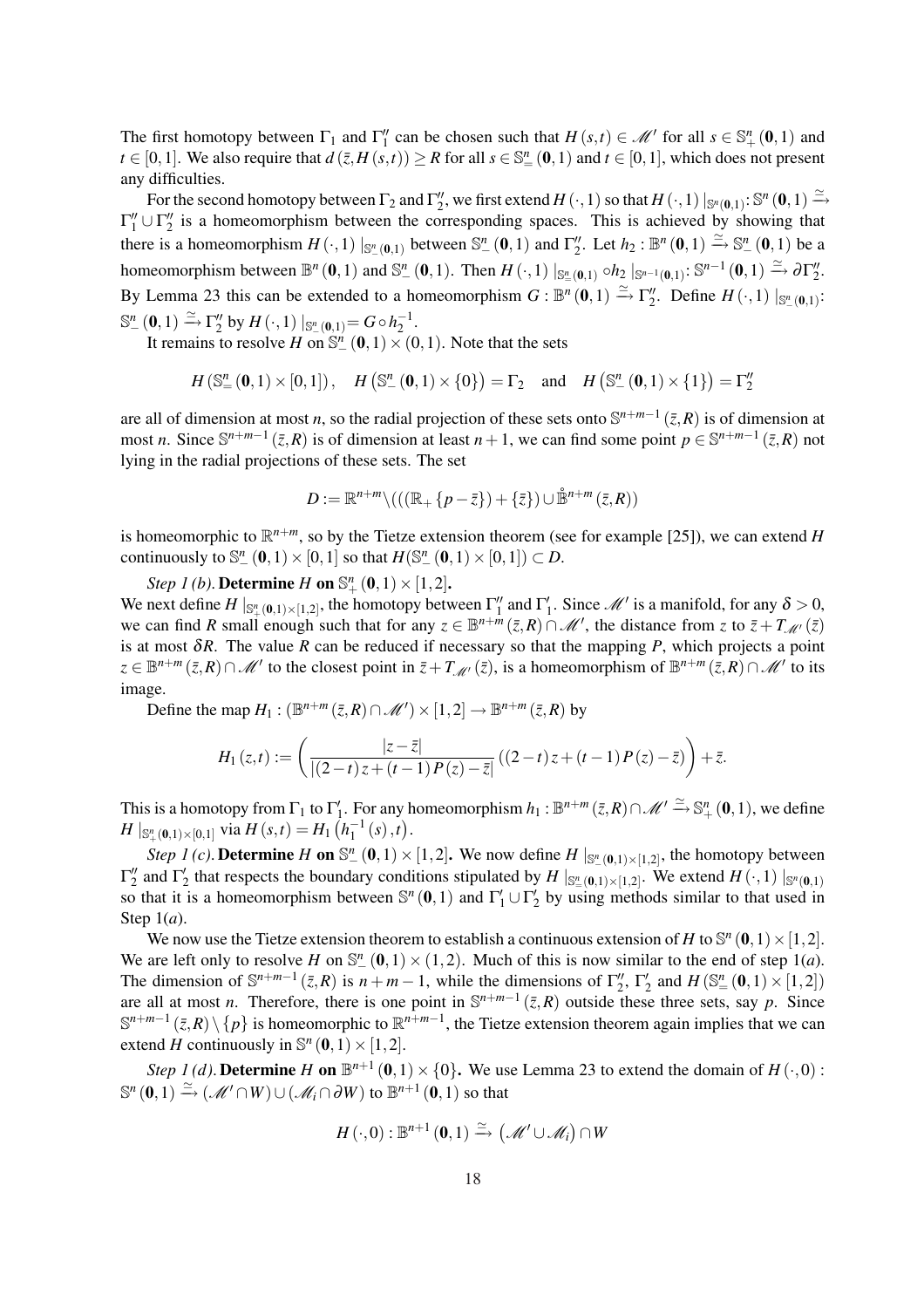is a homeomorphism.

**Step 2: Choice of** *R* **and** *r***.** We now choose *R* and *r* so that  $H(\mathbb{S}^n(0,1) \times [0,2])$  does not intersect  $A = \mathbb{S}^{n+m-1}(\bar{z}, r) \cap (\bar{z} + \mathscr{L})$ . To this end, consider the minimization problem

$$
\min\left\{\text{dist}\left(z,T_{\mathcal{M}'}(\bar{z})+\bar{z}\right):z\in\mathbb{S}^{n+m-1}\left(\bar{z},r\right)\cap\left(\bar{z}+\mathcal{L}\right)\right\}.
$$

Since  $\mathbb{S}^{n+m-1}(\bar{z},r) \cap (\bar{z}+\mathscr{L})$  is compact, the above minimum is attained at some point  $z_r$  and its value is not zero (otherwise  $z_r - \overline{z}$  would be a nonzero element in  $T_M(\overline{z}) \cap \mathscr{L}$ , contradicting  $T_M(\overline{z}) \cap \mathscr{L} = \{0\}$ ). Therefore, for some constant  $\varepsilon \in (0,1]$  independent of *r*, we have dist  $(z_r, T_M(iz) + \overline{z}) = \varepsilon r$ . ¢

Given  $\delta > 0$ , we can shrink R if necessary to get  $d(z, T_M(z) + \bar{z}) \leq \delta R$  for all  $z \in H$  ( $\mathbb{S}^n_+$  (0, 1) × [0, 1] r all  $z \in H$   $(\mathbb{S}^n_+(\mathbf{0},1) \times [0,1])$ . If  $\delta < \varepsilon$ , we can find some *r* satisfying  $\delta R < \varepsilon r \le r < R$ . Since  $\delta R < \varepsilon r$ ,  $H\left(\mathbb{S}_{+}^{n}(0,1) \times [1,2]\right)$  does not intersect  $\mathbb{S}^{n+m-1}(\bar{z},r) \cap (\bar{z}+\mathscr{L})$ . >From  $r < R$ , it is clear that  $H(\mathbb{S}^n_-(0,1) \times [0,2])$ , being a subset of cl( $\mathbb{R}^{n+m}\setminus\mathbb{B}^{n+m}(\bar{z},R)$ ), does not intersect  $\mathbb{S}^{n+m-1}(\bar{z},r)\cap(\bar{z}+\mathscr{L})$ . Elements in  $H\left(\mathbb{S}^{n}_{+}(\mathbf{0},1)\times[0,1]\right)$  are either in  $\mathbb{B}^{n+m}(\bar{z},R) \cap \mathcal{M}'$  or outside  $\mathbb{B}^{n+m}(\bar{z},R)$ , so  $H(\mathbb{S}^n(0,1) \times [0,2])$  does not intersect *A* as needed.

Step 3: "Set-up" for linking theorem. Let

$$
h_3: \mathbb{B}^{n+1}(0,1) \xrightarrow{\simeq} (\mathbb{B}^{n+1}(0,1) \times \{0\}) \cup (\mathbb{S}^n(0,1) \times [0,2])
$$

be a homeomorphism between the respective spaces. We can extend the homeomorphism

$$
H\mid_{\mathbb{S}^{n}(0,1)\times\{2\}} \circ h_{3}\mid_{\mathbb{S}^{n}(0,1)}:\mathbb{S}^{n}(0,1)\xrightarrow{\simeq}\Gamma'
$$

to

$$
h_4: \mathbb{B}^{n+1}(0,1) \xrightarrow{\simeq} (T_{\mathcal{M}'}(\bar{z}) + \mathbb{R}_+ \{v\} + \bar{z}) \cap \mathbb{B}^{n+m}(\bar{z},R).
$$

Define the map

$$
g: (T_{\mathcal{M}'}(\bar{z}) + \mathbb{R}_+ \{v\} + \bar{z}) \cap \mathbb{B}^{n+m}(\bar{z}, R) \to \mathbb{B}^{n+m}(\bar{z}, R)
$$

by  $g = H \circ h_3 \circ h_4^{-1}$ . By construction, the map  $g \vert_{\Gamma'}$  is the identity map there. Furthermore,  $g$  can be extended continuously to the domain  $\mathbb{R}^{n+m}$  by the Tietze extension theorem.

Step 4: Apply linking theorem. Recall that  $A := \mathbb{B}^{n+m}(\bar{z}, r) \cap (\bar{z} + \mathscr{L})$  and  $\Gamma'$  link by Theorem 21. This means that there is a nonempty intersection of  $g((T_{\mathcal{M}'}(\bar{z}) + \mathbb{R}_+ \{v\} + \bar{z}) \cap \mathbb{B}^{n+m}(\bar{z}, R))$ with *A*. Step 2 asserts that the intersection is not in  $H(\mathbb{S}^n(0,1)\times[0,2])$ , so the intersection lies in  $H(\mathbb{B}^{n+1}(0,1) \times \{0\})$ . In other words, *A* and Γ link. This means that  $W \cap M_i$  intersects  $\mathbb{B}^{n+m}(\bar{z},r) \cap M_i$  $(\bar{z} + \mathcal{L})$ , which means that  $(\bar{z} + \mathcal{L}) \cap \mathcal{M}_i \cap U \neq \emptyset$ , contradicting our assumption. □

#### 4.3 Main result

In this section we put together all previous results to obtain the following theorem. Recall that  $\bar{S}$  is the set-valued map whose graph is the closure of the graph of *S* (thus,  $\bar{S}$  is outer semicontinuous by definition).

**Theorem 32** (Main result). If  $S : \mathcal{X} \rightrightarrows \mathbb{R}^m$  is a closed-valued semialgebraic set-valued map, where  $\mathscr{X} \subset \mathbb{R}^n$  is semialgebraic, then *S* and *S* differ outside a set of dimension at most (dim  $\mathscr{X}$  − 1).

*Proof.* We first consider the case where  $\mathcal{X} = \mathbb{R}^n$  and a  $\mathcal{C}^k$  stratification of cl(Graph(*S*)). If  $S(\bar{x}) \neq \bar{S}(\bar{x})$ , then Lemma 30 and Lemma 31 yield that there exists some  $\bar{y}$  and stratum  $\mathcal{M}'$  containing  $\bar{z} := (\bar{x}, \bar{y})$  such that  $N_{\mathcal{M}'}(\bar{z}) \cap \mathcal{L}^{\perp} \supsetneq \{0_{n+m}\}.$  Finally, since there are only finitely many strata, Lemma 19 tells us that  $S(x)$  and  $\overline{S}(x)$  may differ only on a set of dimension at most *n*−1. This proves the result in this particular case.

We now consider the case where  $\mathscr{X} \neq \mathbb{R}^n$ . Let  $\mathscr{X} = \cup \mathscr{X}_j$  be a stratification of  $\mathscr{X}$ , and let  $\mathscr{D}$  be the union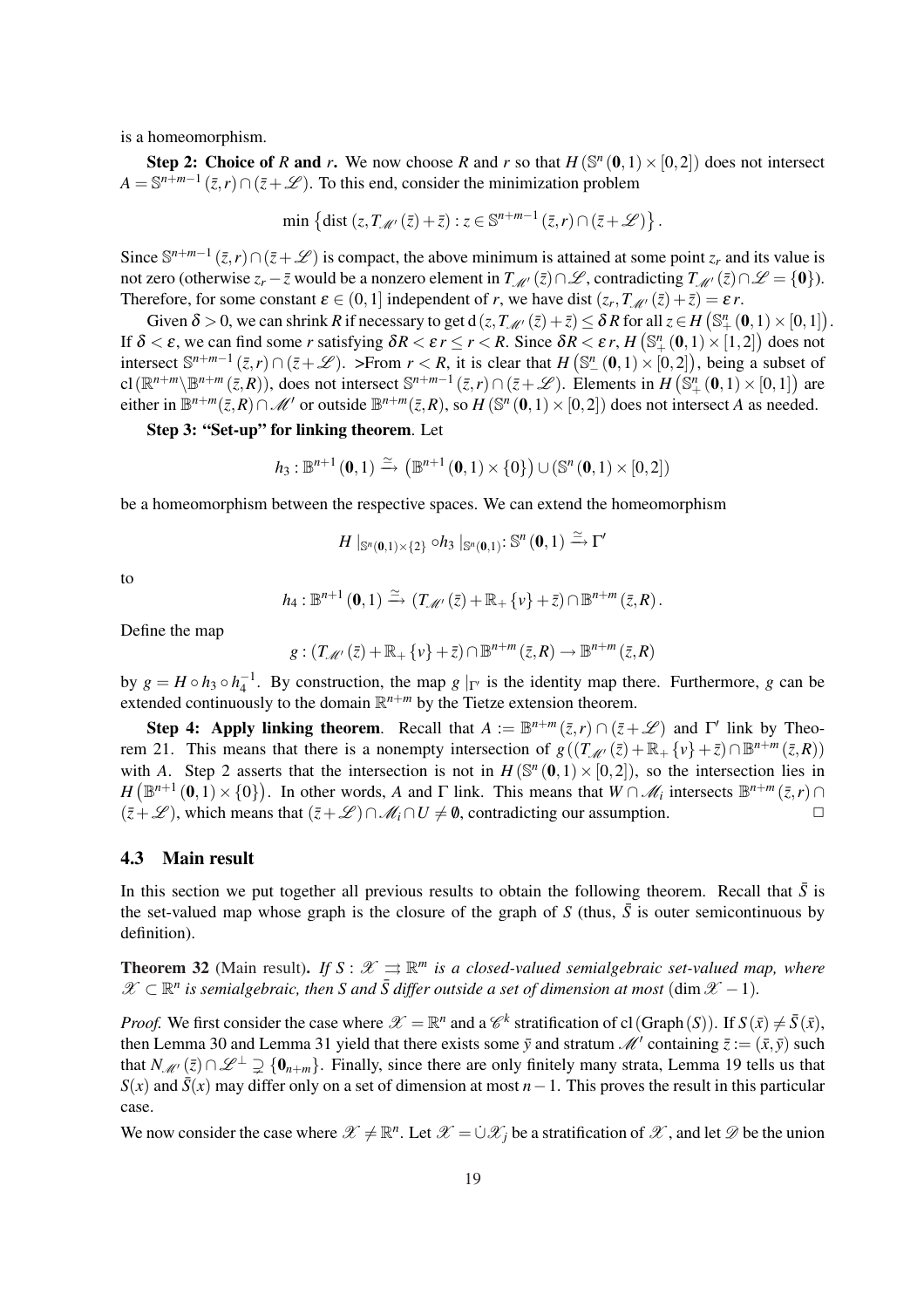of strata of full dimension in  $\mathscr X$ . Each stratum in  $\mathscr D$  is semialgebraically homeomorphic to  $\mathbb R^d$ , where  $d := \dim \mathscr{X}$  and let  $h_j : \mathbb{R}^d \to \mathscr{X}_j$  denote such a homeomorphism. By considering the set-valued maps  $S \circ h_i$  for all *j*, we reduce the problem to the aforementioned case. Since the set of strata (*a fortiori* the set of full-dimensional strata) is finite, we deduce that  $S(x) \neq \overline{S}(x)$  can only occur in a set of dimension at most  $d-1$ .  $□$ 

The following result is now an easy consequence of the above, and yields in particular that semialgebraic set-valued maps are generically continuous.

**Corollary 33.** A closed-valued semialgebraic set-valued map  $S: \mathcal{X} \implies \mathbb{R}^m$ , where  $\mathcal{X} \subset \mathbb{R}^n$  is semial*gebraic, is continuous and set-valued differentiable outside a set of dimension at most* (dim  $\mathcal{X}$  − 1).

*Proof.* By Theorem 32 the map *S* differs from the outer semicontinuous map  $\bar{S}$  on a set of dimension at most (dim  $\mathcal{X}$  −1). Apply Theorem 29.  $\Box$ 

Remark. Theorem 32 and Corollary 33 (as well as all of the previous preliminary results (Lemmas 30, 31, Theorems 29) can be restated for the case where *S* is definable in an o-minimal structure. With slightly more effort we can further extend these results in case where *S* is tame, noting that one performs a locally finite stratification in the tame case as opposed to a finite stratification.

### 5 Applications in tame variational analysis

A standard application of Theorem 2 is to take first the closure of the graph of *S*, and then deduce generic continuity for the obtained set-valued map. While this operation is convenient, this new setvalued map no longer reflects the same local properties. For example, for a set  $C \subset \mathbb{R}^n$ , consider the Fréchet normal cone mapping  $\hat{N}_C: \partial C \rightrightarrows \mathbb{R}^n$  and the limiting normal cone mapping  $N_C: \partial C \rightrightarrows \mathbb{R}^n$ , where  $cl(Graph(\hat{N}_C)) = Graph(N_C)$ . The Fréchet normal cone  $\hat{N}_C(\bar{z})$  for  $\bar{z} \in \partial C$  depends on how C behaves at  $\bar{z}$ , whereas the normal cone  $N_C(\bar{z})$  offers instead an aggregate information from points around  $\bar{z}$ . The following result is comparable with [31, Proposition 6.49], and is a straightforward application of Corollary 33.

Corollary 34 (Generic regularity). *Given closed semi-algebraic sets C and D with D* ⊂*C, the set-valued map*  $\hat{N}_C$  :  $C \rightrightarrows \mathbb{R}^n$  is continuous on  $D \backslash D'$ , where  $D'$  is semialgebraic and  $\dim(D') < \dim(D)$ . When  $D = \partial C$ , we deduce that  $\hat{N}_C(z) = N_C(z)$  for all *z* in  $(\partial C) \setminus C'$ , with  $\dim(C') < \dim(\partial C)$ .

An analogous statement of the above corollary can be made for (nonsmooth) tangent cones  $\hat{T}_C$  and *T<sup>C</sup>* as well.

Remark. From the definition of subdifferential of a lower semicontinuous function [31, Definition 8.3], we can deduce that the regular (Fréchet) subdifferentials are continuous outside a set of smaller dimension. This result is comparable with [31, Exercise 8.54]. Therefore nonsmoothness in tame functions and sets is structured.

Let us finally make another connection to functions whose graph is a finite union of polyhedra, hereafter referred to as *piecewise polyhedral functions*. Robinson [29] proved that a piecewise polyhedral function is calm (outer-Lipschitz) everywhere [31, Example 9.57], and a uniform Lipschitz constant suffices over the whole domain of the function (although this latter is not explicitly stated therein). A straightforward application of Corollary 33 yields that piecewise polyhedral functions are set-valued continuous outside a set of small dimension. We now show that a uniform Lipschitz constant for strict continuity applies.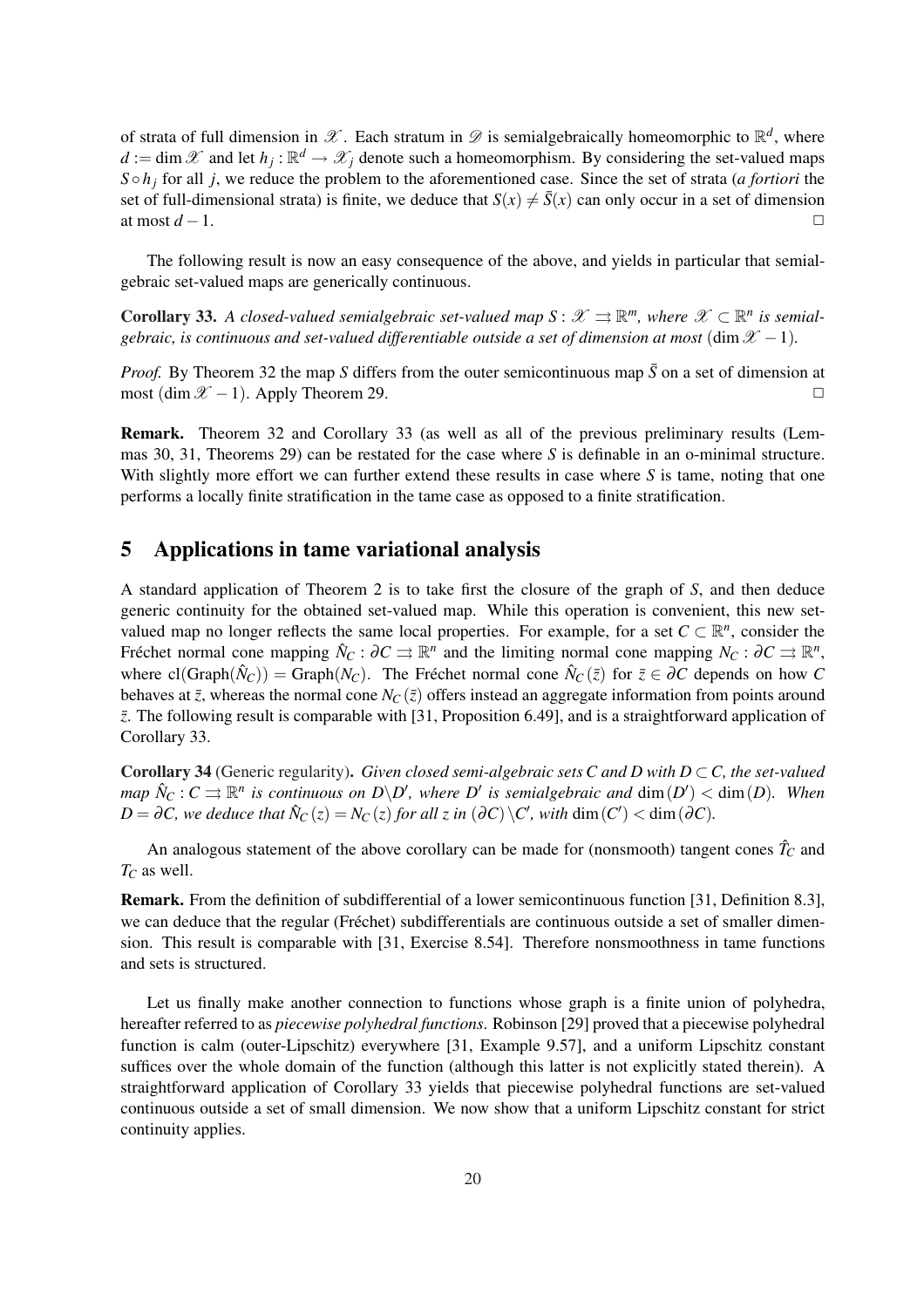**Proposition 35** (Uniformity of graphical modulus). Let  $S: X \rightrightarrows \mathbb{R}^m$  be a piecewise polyhedral set-valued *map, where*  $X$  ⊂  $\mathbb{R}^n$ *. Then S* is strictly continuous outside a set  $X'$ , with dim $(X')$  < dim $(X)$ *. Moreover, there exists some*  $\bar{\kappa} > 0$  *such that if S is strictly continuous at*  $\bar{x}$ *, then the graphical modulus*  $\text{lip}_X S(\bar{x} \mid \bar{y})$ *is a nonnegative real number smaller than*  $\bar{\bf k}$ *.* 

*Proof.* The first part of the proposition of strict continuity is a direct consequence of Corollary 33 since *S* is clearly semialgebraic. We proceed to prove the statement on the graphical modulus. We first consider the case where the graph of *S* is a convex polyhedron. The graph of *S* can be written as a finitely constrained set Graph $(S) = \{z \in \mathbb{R}^{n+m} \mid Az = b, Cz \leq d\}$  for some matrices *A*, *C* with finitely many rows. The projection of Graph(*S*) onto  $\mathbb{R}^n$  is the domain of *S*, which we can again write as  $dom(S) = X = \{x \in \mathbb{R}^n \mid A'x = b', C'x \le d'\}.$  Let  $\mathcal{L}$  be the lineality space of dom(*S*), which is the set of vectors orthogonal to the rows of *A'*. We seek to find a constant  $\bar{k} > 0$  such that if *x* lies in the relative interior (in the sense of convex analysis) of *X* and  $y \in S(x)$ , then  $\lim_{x \to S} S(x | y) \leq \bar{\kappa}$ . By Proposition 18, we have ½  $\mathbf{v}$ 

$$
\bar{\kappa} = \sup_{(x,y)\in \mathbf{r}\text{-}\mathbf{int}(X)} \left\{ \frac{|a|}{|b|} \mid (a,b) \in N_{\text{Graph}(S)} (x,y) \cap (\mathscr{L} \times \mathbb{R}^m) \right\},\,
$$

where "r-int" stands for the relative interior. The above value is finite because of two reasons. Firstly, if  $(a, 0) \in N_{Graph(S)}(x, y) \cap (\mathscr{L} \times \mathbb{R}^m)$ , then by the convexity of Graph(*S*), *x* lies on the relative boundary of *X*. Secondly, the "sup" in the formula is attained and can be replaced by "max". This is because the normal cones of Graph(*S*) at  $z = (x, y)$  can be deduced from the rows of *C* in which  $Cz \le d$  is actually an equation, of which there are only finitely many possibilities. In the case where *S* is a union of finitely many polyhedra, we consider the set-valued maps denoted by each of these polyhedra. The maximum of the Lipschitz constants for strict continuity on each polyhedral domain gives us the required  $\bar{\kappa}$ .  $\Box$ 

Acknowledgment. The major part of this work was performed during a research visit of the second author at the CRM (Centre de Recerca Matemàtica) in Barcelona (September to December 2008). The second author wishes to thank his hosts for their hospitality. The authors thank the anonymous referee for constructive remarks.

# References

- [1] J.-P. AUBIN & H. FRANKOWSKA, *Set-Valued Analysis* (Birkhauser, 1990).
- [2] H. ATTOUCH  $&$  J. BOLTE, On the convergence of the proximal algorithm for nonsmooth functions involving analytic features, *Math. Programming* 116 (2009), 5–16.
- [3] R. BENEDETTI & J.-J. RISLER, *Real Algebraic and Semi-Algebraic Sets* (Hermann, Paris, 1990).
- [4] J. BOLTE, A. DANIILIDIS & A.S. LEWIS, The Łojasiewicz inequality for nonsmooth subanalytic functions with applications to subgradient dynamical systems, *SIAM J. Optim.* 17 (2006), 1205– 1223.
- [5] J. BOLTE, A. DANIILIDIS & A.S. LEWIS, Tame functions are semismooth, *Math. Programming* (*Series B*) 117 (2009), 5–19.
- [6] A. BROWN, Functional dependence, *Trans. Amer. Math. Soc.* 38 (1935), 379–394.
- [7] G. CHOQUET, Convergences, *Ann. Univ. Grenoble* 23 (1948), 57–112.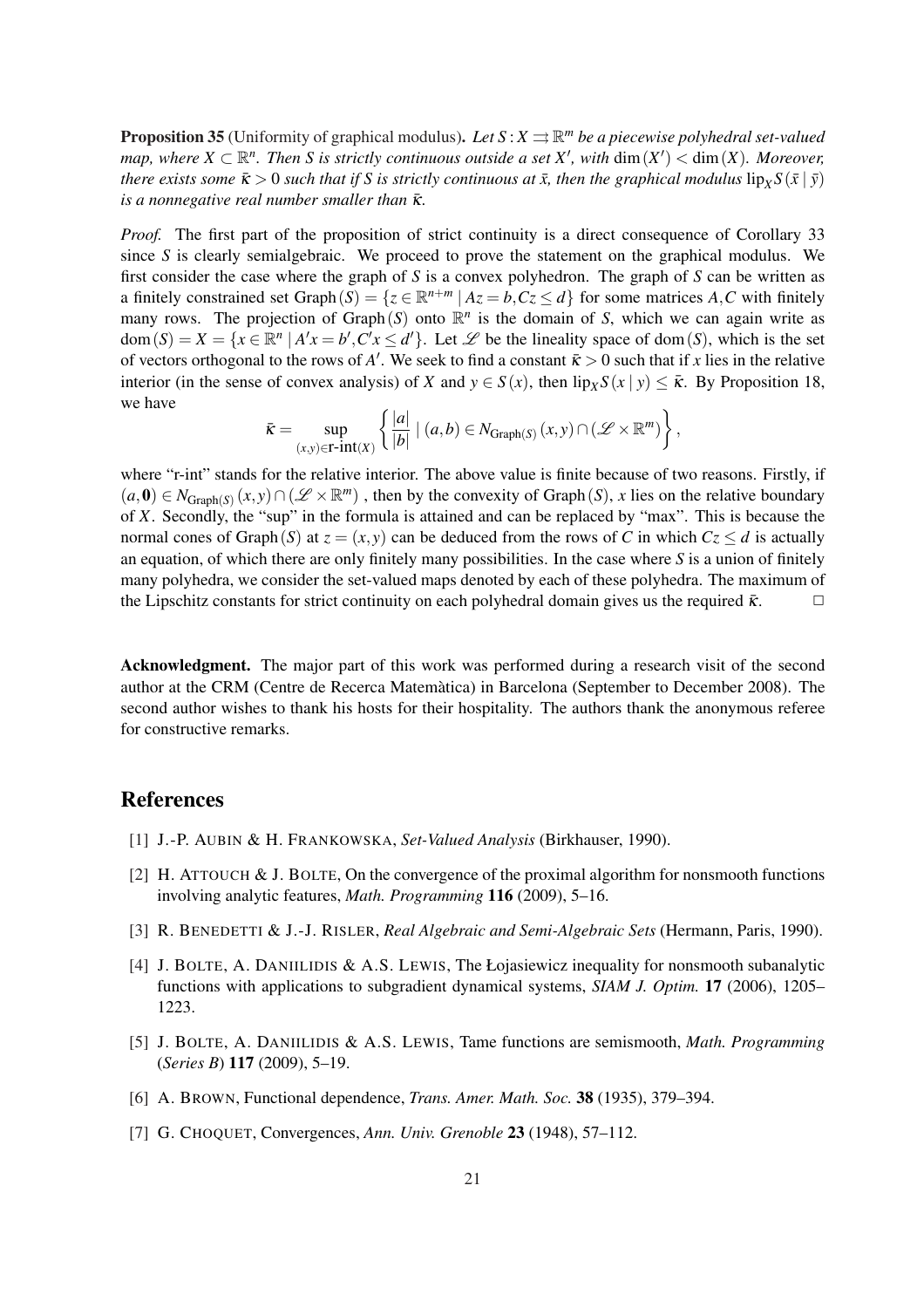- [8] M. COSTE, *An Introduction to Semialgebraic Geometry*, Instituti Editoriali e poligrafici internazionali (Universita di Pisa, 1999), available electronically at http://perso.univ-rennes1.fr/michel.coste/
- [9] M. COSTE, *An Introduction to O-minimal Geometry*, Instituti Editoriali e poligrafici internazionali (Universita di Pisa, 2002), available electronically at http://perso.univ-rennes1.fr/michel.coste/
- [10] F. S. DE BLASI, On the differentiability of multifunctions, *Pacific J. Math.* 66 (1976), 67–81.
- [11] Z. DENKOWSKA & J. STASICA, *Ensembles sous-analytiques à la polonaise*, Collection Travaux en Cours 69 (Hermann Mathématiques, 2007).
- [12] L. VAN DEN DRIES, *Tame Topology and o-minimal Structures* (Cambridge, 1998).
- [13] A. DONTCHEV, M. QUINCAMPOIX & N. ZLATEVA, Aubin criterion for metric regularity, *J. Convex Anal.* 13 (2006), 281–297.
- [14] A. GÖPFERT, H. RIAHI, C. TAMMER AND C. ZĂLINESCU, Variational Methods in Partially *Ordered Spaces*, CMS Books in Mathematics 17 (Springer, 2003).
- [15] H. GÜNZEL, H. JONGEN & O. STEIN, On the closure of the feasible set in generalized semiinfinite programming, *Cent. Eur. J. Oper. Res.* 15 (2007), 271–280.
- [16] A. IOFFE, Différentielles généralisées d'applications localement Lipschitziennes d'un espace de Banach dans un autre, *C.R. Acad. Sci. Paris* 289 (1979), 637-640.
- [17] A. IOFFE, Nonsmooth analysis: differential calculus of non-differentiable mappings, *Trans. Amer. Math. Soc.* 266 (1981), 1–56.
- [18] A. IOFFE, Approximate subdifferentials and applications. I. The finite-dimensional theory, *Trans. Amer. Math. Soc.* 281 (1984), 389–416.
- [19] A. IOFFE, Critical values of set-valued maps with stratifiable graphs. Extensions of Sard and Smale-Sard theorems, *Proc. Amer. Math. Soc.* 136 (2008), 3111–3119.
- [20] A. IOFFE, An invitation to tame optimization, *SIAM J. Optim.* 19 (2009), 1894–1917.
- [21] J. JAHN, *Vector Optimization. Theory, applications, and extensions.* (Springer, 2004).
- [22] K. KURATOWSKI, Les fonctions semi-continues dans l'espace des ensembles fermés, *Fundamenta Mathematicae* 18 (1932), 148–159.
- [23] A. LEVY, R. T. ROCKAFELLAR, Sensitivity analysis of solutions to generalized equations, *Trans. Amer. Math. Soc.* 345 (1994), 661–671.
- [24] B. MORDUKHOVICH, *Variational Analysis and Generalized Differentiation,* Vols I & II (Springer, 2006).
- [25] J. MUNKRES, *Topology* (2*nd* edition) (Prentice Hall, 2000).
- [26] J. OXTOBY, *Measure and category. A survey of the analogies between topological and measure spaces* (2nd edition), Graduate Texts in Mathematics, (Springer, 1980).